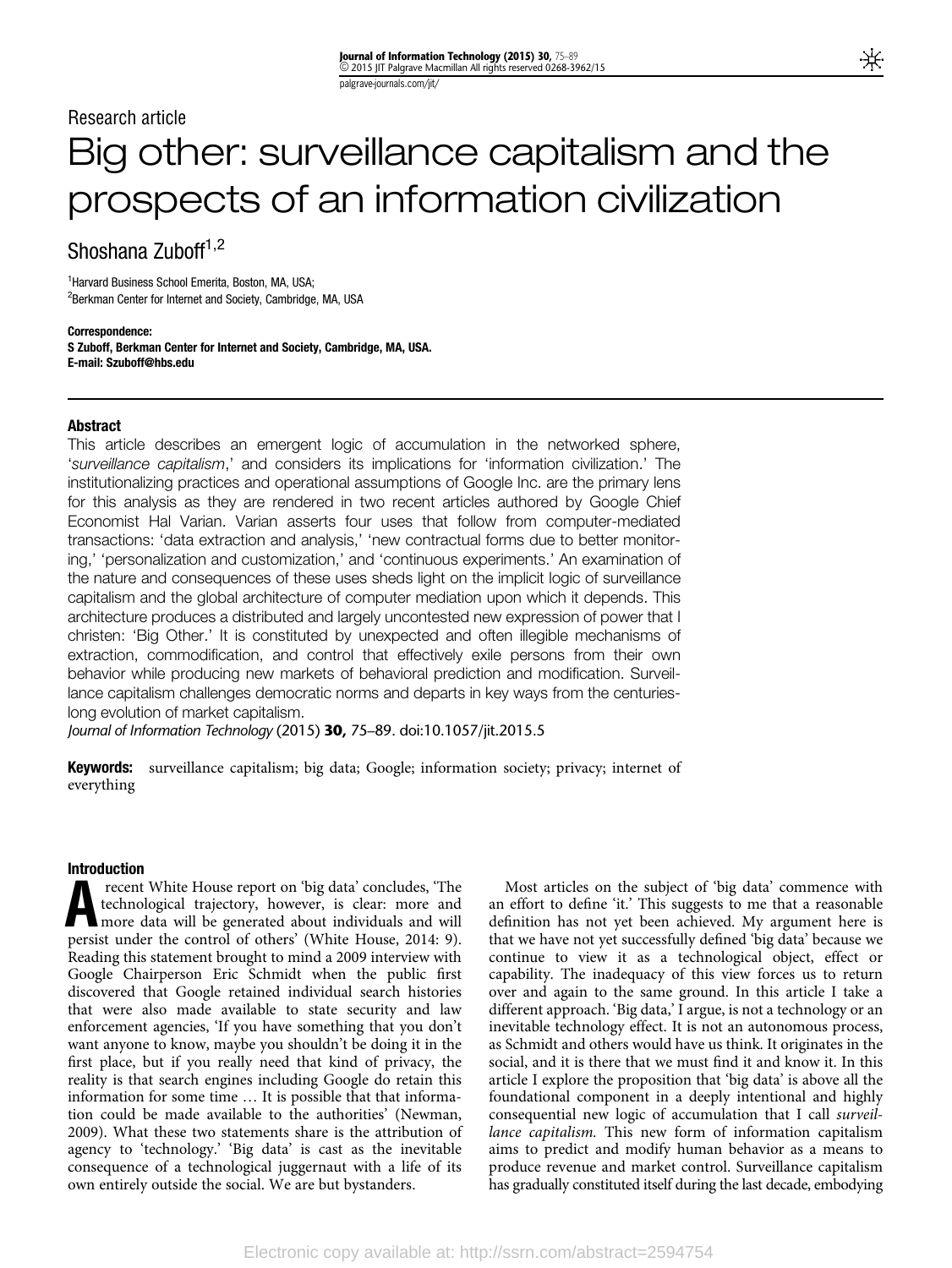a new social relations and politics that have not yet been well delineated or theorized. While 'big data' may be set to other uses, those do not erase its origins in an extractive project founded on formal indifference to the populations that comprise both its data sources and its ultimate targets.

[Constantiou and Kallinikos \(2014\)](#page-12-0) provide important clues to this new direction in their article 'New games, new rules: big data and the changing context of strategy,' as they lift the veil on the black box, that is 'big data,' to reveal its epistemic contents and their indigenous problematics. 'New games' is a powerful and necessary contribution to this opaque intellectual territory. The article builds on earlier warnings (e.g. [boyd and Crawford,](#page-12-0) [2011](#page-12-0); [Bhimani and Willcocks, 2014](#page-12-0)) to sharply delineate the epistemic features of 'big data' – heterogeneous, unstructured, trans-semiotic, decontextualized, agnostic – and to illuminate the epistemological discontinuities such data entail for the methods and mindsets of corporate strategy's formal, deductive, inward-focused, and positivistic conventions.

In claiming this black box for the known world, [Constantiou and Kallinikos \(2014\)](#page-12-0) also insist on the mysteries that remain unsolved. 'Big data,' they warn, heralds 'a transformation of contemporary economy and society … a much wider shift that makes everydayness qua data imprints an intrinsic component of organizational and institutional life … and also a primary target of commercialization strategies …' Such changes, they say, concern 'the blurring of long-established social and institutional divisions … the very nature of firms and organizations and their relations to individuals qua users, customers or clients, and citizens.' These challenges also 'recast management … as a field and social practice in a new context whose exact outlines still remain unclear … (10).'

In this brief article, I aim to contribute to a new discussion on these still untheorized new territories in which the roiling ephemera of Constantiou's and Kallinikos's 'big data' are embedded: the migration of everydayness as a commercialization strategy; the blurring of divisions; the nature of the firm and its relation to populations. In preparation for the arguments I want to make here, I begin with a very brief review of a few foundational concepts. I then move on to a close examination of two articles by Google Chief Economist Hal Varian that disclose the logic and implications of surveillance capitalism as well as 'big data's' foundational role in this new regime.

#### Computer mediation meets the logic of accumulation

Nearly 35 years ago I first developed the notion of 'computer mediation' in an MIT Working Paper called 'The Psychological and Organizational Implications of Computer-Mediated Work' (Zuboff 1981; see also [Zuboff, 2013](#page-14-0) for a history of this concept and its meaning). In that paper and subsequent writing I distinguished 'computer-mediated' work from earlier generations of mechanization and automation designed to substitute for or simplify human labor (e.g. [Zuboff, 1988, 1985, 1982](#page-14-0)). I observed that information technology is characterized by a fundamental duality that had not yet been fully appreciated. It can be applied to automate operations according to a logic that hardly differs from that of centuries past: replace the human body with machines that enable more continuity and control. But when it comes to information technology, automation simultaneously generates information that provides a deeper level of transparency to activities that had been either partially or completely opaque. It not only imposes information (in the form of programmed instructions), but it also produces information. The action of a machine is entirely invested in its object, but information technology also reflects back on its activities and on the system of activities to which it is related. This produces action linked to a reflexive voice, as computermediation symbolically renders events, objects, and processes that become visible, knowable, and shareable in a new way. This distinction, to put it simply, marks the difference between 'smart' and 'dumb.'

The word I coined to describe this unique capacity is informate. Information technology alone has the capacity to automate and to informate. As a result of the informating process, computer-mediated work extends organizational codification resulting in a comprehensive 'textualization' of the work environment – what I called 'the electronic text.' That text created new opportunities for learning and therefore new contests over who would learn, how, and what. Once a firm is imbued with computer mediation, this new 'division of learning' becomes more salient than the traditional division of labor. Even at the early stages of these developments in the 1980s, the text was somewhat heterogeneous. It reflected production flows and administrative processes along with customer interfaces, but it also revealed human behavior: phone calls, keystrokes, bathroom breaks and other signals of attentional continuity, actions, locations, conversations, networks, specific engagements with people and equipment, and so forth. I recall writing the words in the summer of 1985 that appeared in the final chapter of In the Age of the Smart Machine. They were regarded as outlandish then. 'Science fiction,' some said; 'subversive,' others complained: 'The informated workplace, which may no longer be a "place" at all, is an arena through which information circulates, information to which intellective effort is applied. The quality, rather than the quantity, of effort will be the source from which added value is derived … learning is the new form of labor' [\(Zuboff, 1988](#page-14-0): 395).

Today we must strain to imagine when these conditions – computer mediation, textualization, learning as labor – were not the case, at least for broad sectors of the labor force. Realtime information-based computer-mediated learning has become so endogenous to everyday business activities that the two domains are more or less conflated. This is what most of us do now as work. These new facts are institutionalized in thousands, if not millions, of new species of action within firms. Some of these are more formal: continuous improvement methodologies, enterprise integration, employee monitoring, ICT systems that enable the global coordination of distributed manufacturing operations, professional activities, teams, customers, supply chains, inter-firm projects, mobile and temporary workforces, and marketing approaches to diverse configurations of consumers. Some are less formal: the unceasing flow of email, online search, smartphone activities, apps, texts, video meetings, social media interactions, and so forth.

The division of learning, however, is no pure form. During 20 years of fieldwork, I encountered the same lesson in hundreds of variations. The division of learning, like the division of labor, is always shaped by contests over these questions: Who participates and how? Who decides who participates? What happens when authority fails? In the market sphere, the electronic text and what can be learned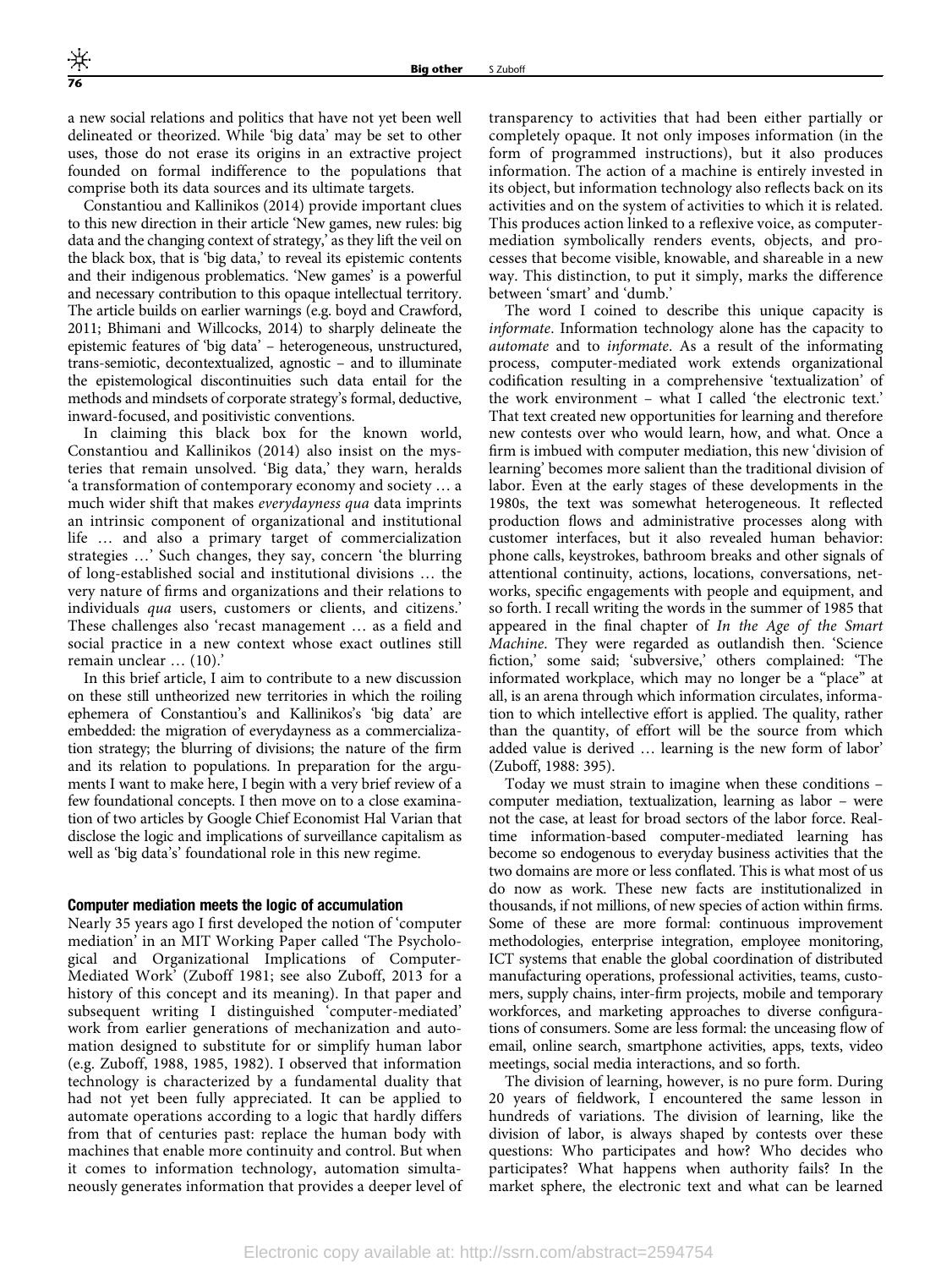from it were never – and can never be – 'things in themselves.' They are always already constituted by the answers to these questions. In other words, they are already embedded in the social, their possibilities circumscribed by authority and power.

The key point here is that when it comes to the market sphere, the electronic text is already organized by the logic of accumulation in which it is embedded and the conflicts inherent to that logic. The logic of accumulation organizes perception and shapes the expression of technological affordances at their roots. It is the taken-for-granted context of any business model. Its assumptions are largely tacit, and its power to shape the field of possibilities is therefore largely invisible. It defines objectives, successes, failures, and problems. It determines what is measured, and what is passed over; how resources and people are allocated and organized; who is valued in what roles; what activities are undertaken – and to what purpose. The logic of accumulation produces its own social relations and with that its conceptions and uses of authority and power.

In the history of capitalism, each era has run toward a dominant logic of accumulation – mass production-based corporate capitalism in the 20th century shaded into financial capitalism by that century's end – a form that continues to hold sway. This helps to explain why there is so little real competitive differentiation within industries. Airlines, for example, have immense information flows that are interpreted along more or less similar lines toward similar aims and metrics, because firms are all evaluated according to the terms of a single shared logic of accumulation.<sup>1</sup> The same could be said for banks, hospitals, telecommunications companies, and so forth.

Still, capitalism's success over the longue durée has depended upon the emergence of new market forms expressing new logics of accumulation that are more successful at meeting the ever-evolving needs of populations and their expression in the changing nature of demand.<sup>2</sup> As Piketty acknowledges in his Capital in the Twenty-First Century, 'There is no single variety of capitalism or organization of production … This will continue to be true in the future, no doubt more than ever: new forms of organization and ownership remain to be invented' [\(Piketty, 2014](#page-13-0): 483). The philosopher and legal scholar Roberto Unger has also written persuasively on this point:

The concept of a market economy is institutionally indeterminate … it is capable of being realized in different legal and institutional directions, each with dramatic consequences for every aspect of social life, including the class structure of society and the distribution of wealth and power … Which of its institutional realizations prevails has immense importance for the future of humanity … a market economy can adopt radically divergent institutional forms, including different regimes of property and contract and different ways of relating government and private producers. The forms now established in the leading economies represent the fragment of a larger and open-ended field of possibilities.

([Unger 2007:](#page-14-0) 8, 41)

New market forms emerge in distinct times and places. Some rise to hegemony, others exist in parallel to the dominant form, and others are revealed in time as evolutionary dead ends.

How can these conceptual building blocks help us make sense of 'big data'? Some points are obvious: three of the world's seven billion people are now computer-mediated in a wide range of their daily activities far beyond the traditional boundaries of the workplace. For them the old dream of ubiquitous computing (Weiser, 1991) is a barely noticeable truism. As a result of pervasive computer mediation, nearly every aspect of the world is rendered in a new symbolic dimension as events, objects, processes, and people become visible, knowable, and shareable in a new way. The world is reborn as data and the electronic text is universal in scale and scope.3 Just a moment ago, it still seemed reasonable to focus our concerns on the challenges of an information workplace or an information society. Now the enduring questions of authority and power must be addressed to the widest possible frame that is best defined as 'civilization' or more specifically – information civilization. Who learns from global data flows, what, and how? Who decides? What happens when authority fails? What logic of accumulation will shape the answers to these questions? Recognizing their civilizational scale lends these questions new force and urgency. Their answers will shape the character of information civilization in the century to come, just as the logic of industrial capitalism and its successors shaped the character of industrial civilization over the last two centuries.

In the brief space of this work, my ambition is to begin the task of illuminating an emergent logic of accumulation that vies for hegemony in today's networked spaces. My primary lens for this brief exploration is Google, the world's most popular website. Google is widely considered to be the pioneer of 'big data' (e.g. [Mayer-Schönberger and Cukier, 2013\)](#page-13-0), and on the strength of those accomplishments it has also pioneered the wider logic of accumulation I call surveillance capitalism, of which 'big data' is both a condition and an expression. This emerging logic is not only shared by Facebook and many other large Internet-based firms, it also appears to have become the default model for most online startups and applications. Like [Constantiou and Kallinikos \(2014\)](#page-12-0), I begin this discussion with the characteristics of the data in 'big data' and how they are generated. But where those authors trained their sights on the data's epistemic features, I want to consider their individual, social, and political significance.

This discussion here is organized around two extraordinary documents written by Google's Chief Economist Hal Varian [\(Varian, 2014, 2010](#page-14-0)). His claims and observations offer a starting point for insights into the systemic logic of accumulation in which 'big data' are embedded. I note here that while Varian is not a Google line executive, his articles invite a close inspection of Google's practices as a prime exemplar of this new logic of accumulation. In both pieces, Varian illustrates his points with examples from Google. He often uses the first person plural in these instances, such as, 'Google has been so successful with our own experiments that we have made them available to our advertisers and publishers in two programs.' Or, 'Google has seen 30 trillion URLs, crawls over 20 billion of those a day and answers 100 billion search queries a month … we have had to develop new types of databases that can store data in massive tables spread across thousands of machines and can process queries on more than a trillion records in a few seconds. We published descriptions of these tools …' [\(Varian, 2014](#page-14-0): 27, 29). It therefore seems fair to assume that Varian's perspectives reflect the substance of Google's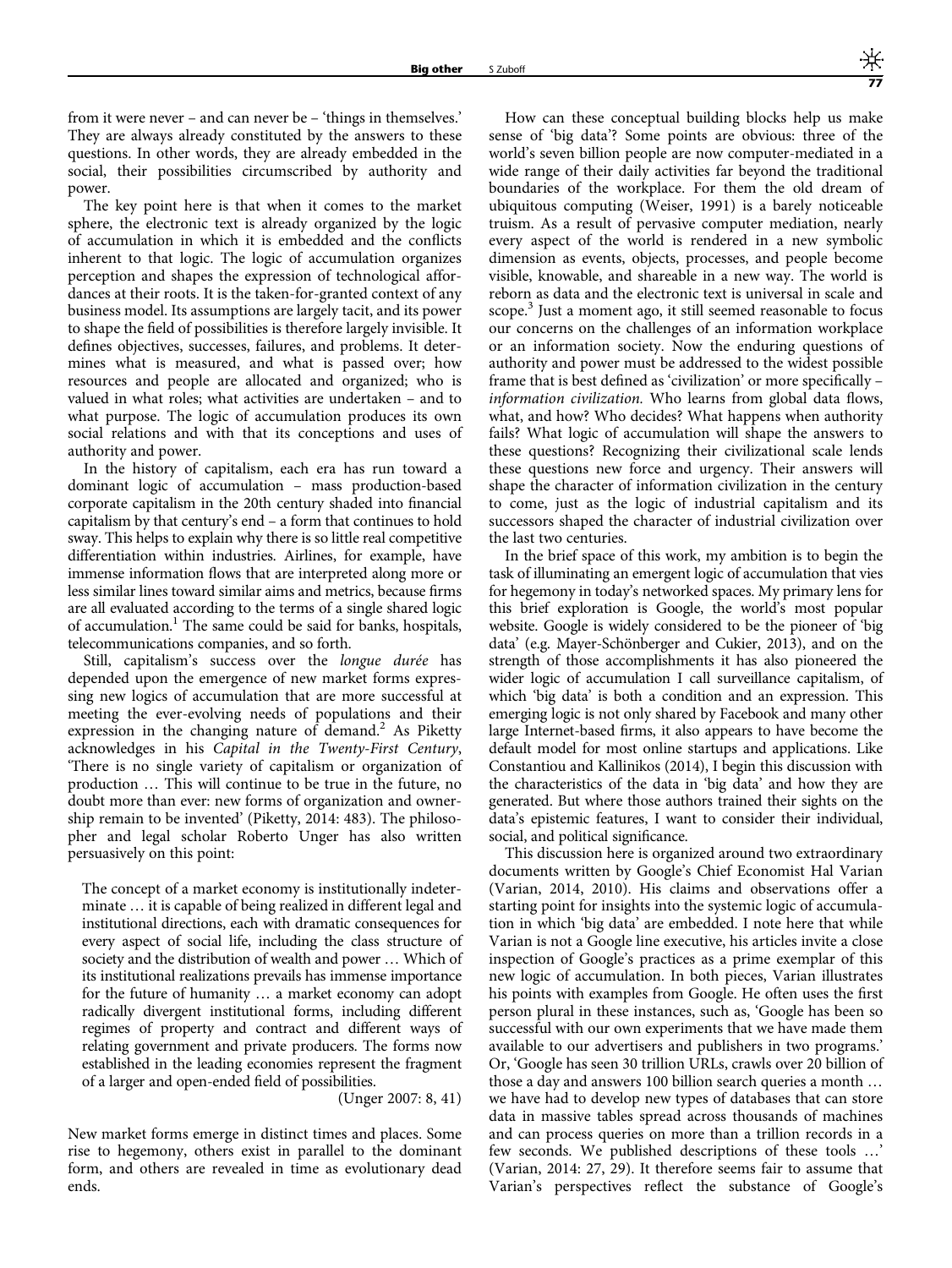business practices, and, to a certain extent, the worldview that underlies those practices.

In the two articles I examine here, Varian's theme is the universality of 'computer-mediated economic transactions.' He writes, 'The computer creates a record of the transaction … I argue that these computer-mediated transactions have enabled significant improvements in the way transactions are carried out and will continue to impact the economy for the foreseeable future' ([2010](#page-14-0): 2). The implications of Varian's observation are significant. The informating of the economy, as he observes, is constituted by a pervasive and continuous recording of the details of each transaction. In this vision, computer mediation renders an economy transparent and knowable in new ways. This is a sharp contrast to the classic neoliberal ideal of 'the market' as intrinsically ineffable and unknowable. Hayek's conception of the market was as an incomprehensible 'extended order' to which mere individuals must subjugate their wills ([Hayek, 1988](#page-12-0): 14–15). It was precisely the unknowability of the universe of market transactions that anchored Hayek's claims for the necessity of radical freedom from state intervention or regulation. Given Varian's new facts of a knowable market, he asserts four new 'uses' that follow from computer-mediated transactions: 'data extraction and analysis,' 'new contractual forms due to better monitoring,' 'personalization and customization,' and 'continuous experiments' ([Varian, 2014](#page-14-0)). Each one of these provides insights into an emerging logic of accumulation, the division of learning that it shapes, and the character of the information civilization toward which it leads.

#### Data, extraction, analysis

The first of Varian's new uses is 'data extraction and analysis … what everyone is talking about when they talk about big data' ([Varian, 2014](#page-14-0): 27). I want to examine each word in this phrase – 'data,' 'extraction,' and 'analysis' – as each conveys insights into the new logic of accumulation.

#### Data

The data from computer-mediated economic transactions is a significant dimension of 'big data.' There are other sources too, including flows that arise from a variety of computer-mediated institutional and trans-institutional systems. Among these we can include a second source of computer-mediated flows that is expected to grow exponentially: data from billions of sensors embedded in a widening range of objects, bodies, and places. An often cited Cisco White Paper predicts \$14.4 trillion of new value associated with this 'Internet of Everything' ([Cisco,](#page-12-0) [2013a, b](#page-12-0)). Google's new investments in machine learning, drones, wearables, self-driving cars, nano particles that 'patrol' the body for signs of disease, and smart devices for the home are each essential components of this growing network of smart sensors and Internet-enabled devices intended as a new intelligent infrastructure for objects and bodies (Bradshaw, [2014a, b;](#page-12-0) [Kovach, 2013;](#page-13-0) [BBC News, 2014; Brewster, 2014; Dwoskin, 2014;](#page-12-0) [Economist](#page-12-0), 2014; [Fink, 2014](#page-12-0); [Kelly, 2014; Lin, 2014; Parnell,](#page-13-0) [2014;](#page-13-0) [Winkler and Wakabayashi, 2014\)](#page-14-0). A third source of data flows from corporate and government databases including those associated with banks, payment-clearing intermediaries, credit rating agencies, airlines, tax and census records, health care operations, credit card, insurance, pharmaceutical, and telecom companies, and more. Many of these data, along with the data flows of commercial transactions, are purchased, aggregated, analyzed, packaged, and sold by data brokers who operate, in the US at least, in secrecy – outside of statutory consumer protections and without consumers' knowledge, consent, or rights of privacy and due process ([U.S. Committee on Commerce,](#page-14-0) [Science, and Transportation, 2013\)](#page-14-0).

A fourth source of 'big data,' one that speaks to its heterogeneous and trans-semiotic character, flows from private and public surveillance cameras, including everything from smartphones to satellites, Street View to Google Earth. Google has been at the forefront of this contentious data domain. For example, Google Street View was launched in 2007 and encountered opposition around the world. German authorities discovered that some Street View cars were equipped with scanners to scrape data from private Wi-Fi networks (O'Brien and Miller, 2013). According to the Electronic Privacy Information Center's (EPIC) summary of a lawsuit filed by 38 states' Attorneys General and the District of Columbia, the court concluded that 'the company engaged in unauthorized collection of data from wireless networks, including private WiFi networks of residential Internet users.' The EPIC report summarizes a redacted version of an FCC report revealing that 'Google intentionally intercepted payload data for business purposes and that many supervisors and engineers within the company reviewed the code and the design documents associated with the project' ([EPIC, 2014b\)](#page-12-0). According to the New York Times account of Google's eventual seven million dollar settlement of the case, 'the search company for the first time is required to aggressively police its own employees on privacy issues …' ([Streitfeld, 2013](#page-14-0)). Street View was restricted in many countries and continues to face litigation over what claimants have characterized as 'secret,' 'illicit,' and 'illegal' data gathering tactics in the US, Europe, and elsewhere (Office of the Privacy Commission of Canada, 2010; O'[Brien, 2012; Jammet, 2014\)](#page-13-0).

In Street View, Google developed a declarative method that it has repeated in other data ventures. This modus operandi is that of incursion into undefended private territory until resistance is encountered. As one consumer watchdog summarized it for the New York Times, 'Google puts innovation ahead of everything and resists asking permission' ([Streitfeld, 2013](#page-14-0); see also [Burdon and McKillop, 2013\)](#page-12-0). The firm does not ask if it can photograph homes for its databases. It simply takes what it wants. Google then exhausts its adversaries in court or eventually agrees to pay fines that represent a negligible investment for a significant return.<sup>4</sup> It is a process that Siva Vaihyanathan has called 'infrastructure imperialism' ([Vaidhyanathan, 2011\)](#page-14-0). EPIC maintains a comprehensive online record of the hundreds of cases launched against Google by countries, states, groups, and individuals, and there are many more cases that never become public ([EPIC, 2014a, b\)](#page-12-0).

These institutionally produced data flows represent the 'supply' side of the computer-mediated interface. With these data alone it is possible to construct detailed individual profiles. But the universality of computer-mediation has occurred through a complex process of causation that includes subjective activities too – the demand side of computermediation. Individual needs drove the accelerated penetration curves of the Internet. In less than two decades after the Mosaic web browser was released to the public, enabling easy access to the World Wide Web, a 2010 BBC poll found that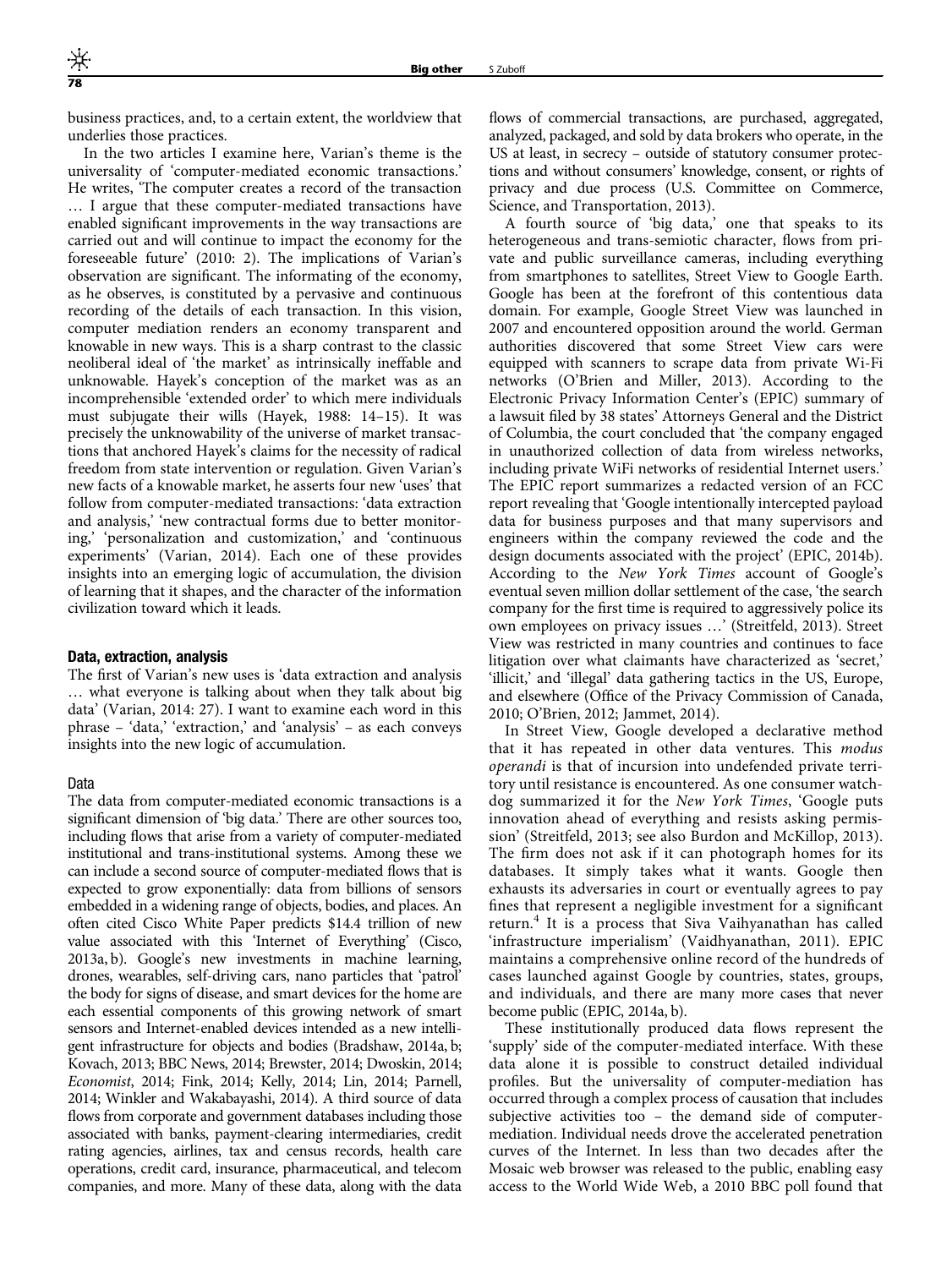79% of people in 26 countries considered Internet access to be a fundamental human right ([BBC, 2010\)](#page-12-0).

Outside the market-based hierarchical spaces of the workplace, Internet access, indexing, and search meant that individuals were finally free to pursue the resources they needed for effective life unimpeded by the monitoring, metrics, insecurity, role requirements, and secrecy imposed by the firm and its logic of accumulation. Individual needs for self-expression, voice, influence, information, learning, empowerment, and connection summoned all sorts of new capabilities into existence in just a few years: Google's searches, iPod's music, Facebook's pages, YouTube's videos, blogs, networks, communities of friends, strangers, and colleagues, all reaching out beyond the old institutional and geographical boundaries in a kind of exultation of hunting and gathering and sharing information for every purpose or none at all. It was mine, and I could do with it what I wished! <sup>5</sup> These subjectivities of self-determination found expression in a new networked individual sphere characterized by what [Benkler \(2006\)](#page-12-0) aptly summarized as non-market forms of 'social production.'

These non-market activities are a fifth principal source of 'big data' and the origin of what [Constantiou and Kallinikos](#page-12-0) [\(2014\)](#page-12-0) refer to as its 'everydayness.' 'Big data' are constituted by capturing small data from individuals' computer-mediated actions and utterances in their pursuit of effective life. Nothing is too trivial or ephemeral for this harvesting: Facebook 'likes,' Google searches, emails, texts, photos, songs, and videos, location, communication patterns, networks, purchases, movements, every click, misspelled word, page view, and more. Such data are acquired, datafied, abstracted, aggregated, analyzed, packaged, sold, further analyzed and sold again. These data flows have been labeled by technologists as 'data exhaust.' Presumably, once the data are redefined as waste material, their extraction and eventual monetization are less likely to be contested.

Google became the largest and most successful 'big data' company, because it is the most visited website and therefore has the largest data exhaust. Like many other born-digital firms, Google rushed to meet the waves of pent-up demand that flooded the networked individual sphere in the first years of the World Wide Web. It was a heroic exemplar of individual empowerment in the quest for effective life. But as pressures for profit mounted, Google's leaders were concerned about the effect that fees-for-service might have on user growth. They opted instead for an advertising model. The new approach depended upon the acquisition of user data as the raw material for proprietary analyses and algorithm production that could sell and target advertising through a unique auction model with ever more precision and success. As Google's revenues rapidly grew, they motivated ever more comprehensive data collection.<sup>6</sup> The new science of big data analytics exploded, driven largely by Google's spectacular success.

Eventually it became clear that Google's business is the auction business, and its customers are advertisers (see useful discussions of this turning point in [Auletta, 2009;](#page-12-0) [Vaidhyanathan, 2011](#page-14-0); and [Lanier, 2013\)](#page-13-0). AdWords, Google's algorithmic auction method for selling online advertising, analyzes massive amounts of data to determine which advertisers get which one of 11 sponsored links on each results page. In a 2009 Wired article on 'Googlenomics,' Google's Varian commented, 'Why does Google give away products … ? Anything that increases Internet use ultimately enriches Google …' The article continues, '… more eyeballs on the

Web lead inexorably to more ad sales for Google … And since prediction and analysis are so crucial to AdWords, every bit of data, no matter how seemingly trivial, has potential value' [\(Levy, 2009](#page-13-0)). The theme is reiterated in Mayer-Schönberger and Cukier's Big Data: 'Many companies design their systems so that they can harvest data exhaust … Google is the undisputed leader … every action a user performs is considered a signal to be analyzed and fed back into the system' [\(2013:](#page-13-0) 113). This helps explain why Google outbid all competitors for the privilege of providing free Wi-Fi to Starbuck's 3 billion yearly customers ([Schmarzo, 2014\)](#page-13-0). More users produce more exhaust that improves the predictive value of analyses and results in more lucrative auctions. What matters is quantity not quality. Another way of saying this is that Google is 'formally indifferent' to what its users say or do, as long as they say it and do it in ways that Google can capture and convert into data.

#### Extraction

This 'formal indifference' is a prominent, perhaps decisive, characteristic of the emerging logic of accumulation under examination here. The second term in Varian's phrase, 'extraction,' also sheds light on the social relations implied by formal indifference. First, and most obvious, extraction is a one-way process, not a relationship. Extraction connotes a 'taking from' rather than either a 'giving to,' or a reciprocity of 'give and take.' The extractive processes that make big data possible typically occur in the absence of dialogue or consent, despite the fact that they signal both facts and subjectivities of individual lives. These subjectivities travel a hidden path to aggregation and decontextualization, despite the fact that they are produced as intimate and immediate, tied to individual projects and contexts [\(Nissembaum, 2011\)](#page-13-0). Indeed, it is the status of such data as signals of subjectivities that makes them most valuable for advertisers. For Google and other 'big data' aggregators, however, the data are merely bits. Subjectivities are converted into objects that repurpose the subjective for commodification. Individual users' meanings are of no interest to Google or other firms in this chain. In this way, the methods of production of 'big data' from small data and the ways in which 'big data' are valued reflect the formal indifference that characterizes the firm's relationship to its populations of 'users.' Populations are the sources from which data extraction proceeds and the ultimate targets of the utilities such data produce.

Formal indifference is evident in the aggressiveness with which Google pursues its interests in extracting signals of individual subjectivities. In these extractive activities it follows the Street View model: incursions into legally and socially undefended territory until resistance is encountered. Its practices appear designed to be undetectable or at least obscure, and had it not been for NSA whistleblower Edward Snowden aspects of its operations, especially as they overlap state security interests, would still be hidden. Most of what was known about Google's practices erupted from the conflicts it produced [\(Angwin, 2014](#page-12-0)). For example, Google has faced legal opposition and social protest in relation to claims of (1) the scanning of email, including those of non-Gmail users and those of students using its educational apps [\(Herold, 2014;](#page-12-0) [Plummer,](#page-13-0) [2014\)](#page-13-0), (2) the capture of voice communications (Menn et al., 2010), (3) bypassing privacy settings ([Angwin, 2012](#page-12-0);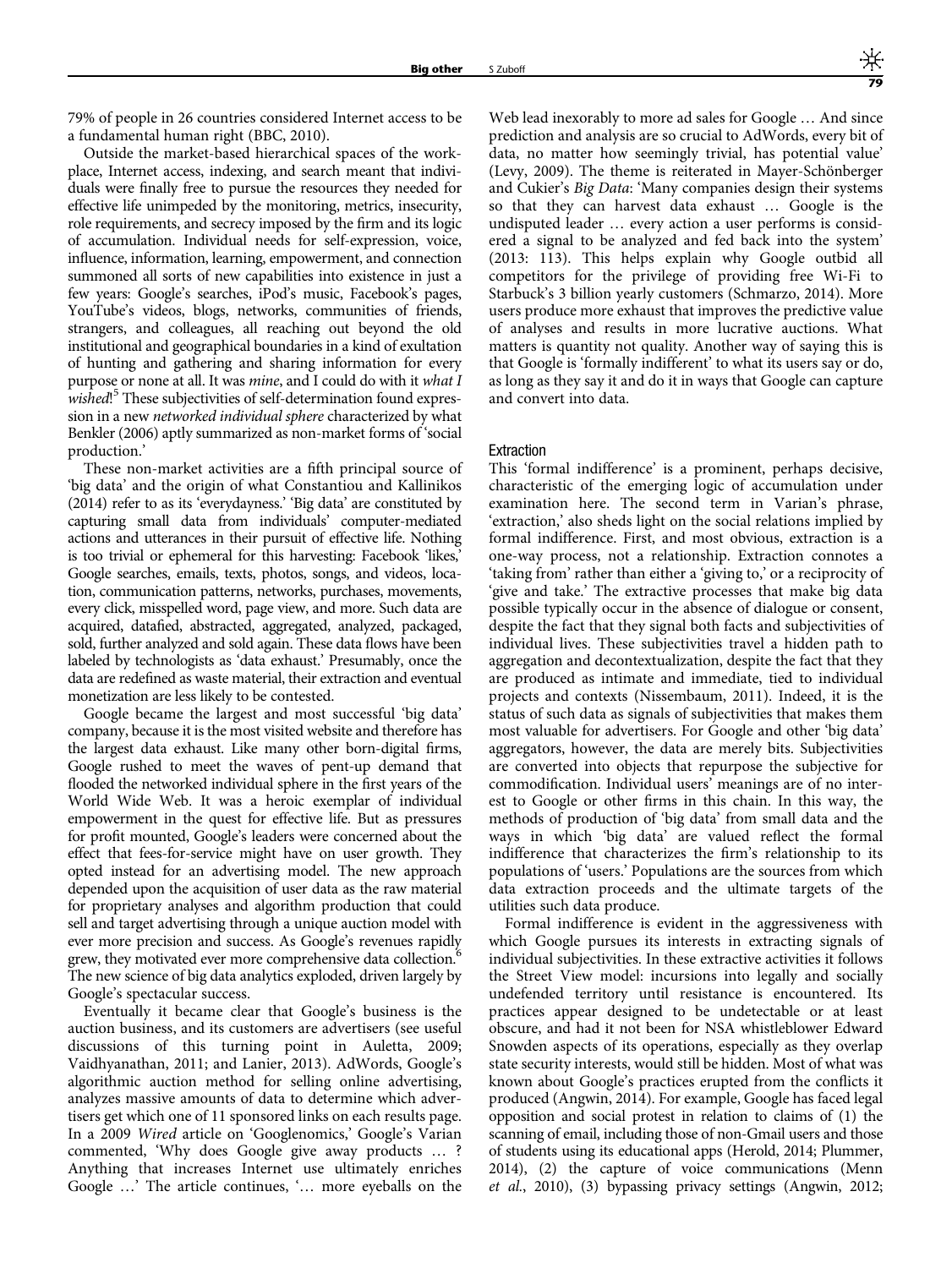[Owen, 2014\)](#page-13-0), (4) unilateral practices of data bundling across its online services ([CNIL, 2014](#page-12-0); Doyle, 2013), (5) its extensive retention of search data ([Anderson, 2010](#page-11-0); O'Brien and Crampton, 2007), (6) its tracking of smartphone location data ([Mick, 2011](#page-13-0); [Snelling, 2014](#page-14-0)), and (7) its wearable technologies and facial recognition capabilities ([EPIC, 2014a](#page-12-0), [https://epic.](https://epic.org/privacy/google/glass/)) [org/privacy/google/glass/\)](https://epic.org/privacy/google/glass/)). These contested data gathering moves face substantial opposition in the EU as well as the US (Barker and Fontanella-Khan, 2014; [Gabriel, 2014; Garside,](#page-12-0) [2014](#page-12-0); [Kopczynski, 2014;](#page-13-0) Mance et al., 2014; [Steingart, 2014;](#page-14-0) [Vasagar, 2014](#page-14-0)).

'Extraction' summarizes the absence of structural reciprocities between the firm and its populations. This fact alone lifts Google, and other participants in its logic of accumulation, out of the historical narrative of Western market democracies. For example, the 20th-century corporation canonized by scholars like [Berle and Means \(1991\)](#page-12-0) and [Chandler Jr \(1977\)](#page-12-0) originated in and was sustained by deep interdependencies with its populations. The form and its bosses had many failings and produced many violent facts that have been well documented, but I focus here on a different point. That market form intrinsically valued its populations of newly modernizing individuals as its source of employees and customers; it depended upon its populations in ways that led over time to institutionalized reciprocities. In return for its rigors, the form offered a quid pro quo that was consistent with the selfunderstanding and demand characteristics of its populations. On the inside were durable employment systems, career ladders, and steady increases in wages and benefits for more workers [\(Sklar, 1988](#page-14-0)). On the outside were the dramas of access to affordable goods and services for more consumers ([Cohen, 2003](#page-12-0)).

The 'five dollar day' was emblematic of this systemic logic, recognizing as it did that the whole enterprise rested upon a consuming population. The firm, Ford realized, had to value the worker-consumer as a fundamental unity and the essential component of a new mass production capitalism. This social contract hearkened back to Adam Smith's original insights into the productive reciprocities of capitalism, in which price increases were balanced with wage increases, 'so that the labourer may still be able to purchase that quantity of those necessary articles which the state of the demand for labour … requires that he should have' ([Smith, 1994:](#page-14-0) 939–940). It was these reciprocities that helped constitute a broad middle class with steady income growth and a rising standard of living. Indeed, considered from the vantage point of the last 30-plus years during which this market form was systematically deconstructed, its embeddedness in the social order through these structural reciprocities appears to have been one of its most salient features [\(Davis, 2011, 2013](#page-12-0)).

Google and the 'big data' project represent a break with this past. Its populations are no longer necessary as the source of customers or employees. Advertisers are its customers along with other intermediaries who purchase its data analyses. Google employs only about 48,000 people as of this writing, and is known to have thousands of applicants for every job opening. (As contrast: at the height of its power in 1953, General Motors was the world's largest private employer.) Google, therefore, has little interest in its users as employees. This pattern is true of hyperscale high tech companies that achieve growth mainly by leveraging automation. For example, the top three Silicon Valley companies in 2014 had

revenues of \$247 billion, only 137,000 employees, and a combined market capitalization of \$1.09 trillion. In contrast, even as late as 1990, the three top Detroit automakers produced revenues of \$250 billion with 1.2 million employees and a combined market capitalization of \$36 billion ([Manyika](#page-13-0) [and Chui, 2014](#page-13-0)).

This structural independence of the firm from its populations is a matter of exceptional importance in light of the historical relationship between market capitalism and democracy. For example, Acemoglu and Robinson elaborate the mutual structuring of (1) early industrial capitalism's dependency on the masses, (2) prosperity, and (3) the rise of democracy in 19th-century Britain. Examining that era's successful new market forms and the accompanying shift toward democratic institutions they observe, 'Clamping down on popular demands and undertaking a coup against inclusive political institutions would … destroy … gains, and the elites opposing greater democratization and greater inclusiveness might find themselves among those losing their fortunes from this destruction' ([2012:](#page-11-0) 313–314). Google bears no such risks. On the contrary, despite its role as the 'chief utility for the World Wide Web' [\(Vaidhyanathan, 2011](#page-14-0): 17) and its substantial investments in technologies with explosive social consequences such as artificial intelligence, robotics, facial recognition, wearables, nanotechnology, smart devices, and drones, Google has not been subject to any meaningful public oversight (see e.g. the discussion in [Vaidhyanathan, 2011](#page-14-0): 44– 50; see also [Finamore and Dutta, 2014](#page-12-0); [Gibbs, 2014](#page-12-0); [Trotman,](#page-14-0) [2014](#page-14-0); [Waters, 2014\)](#page-14-0). In an open letter to Europe, Google Chairperson Eric Schmidt recently expressed his frustration with the prospect of public oversight, characterizing it as 'heavy-handed regulation' and threatening that it would create 'serious economic dangers' for Europe [\(Schmidt, 2014](#page-13-0)).

#### Analysis

Google's formal indifference toward and functional distance from populations is further institutionalized in the necessities of 'analysis' that Varian emphasizes. Google is the pioneer of hyperscale. Like other hyperscale businesses – Facebook, Twitter, Alibaba, and a growing list of high volume information businesses such as telecoms and global payments firms – data centers require millions of 'virtual servers' that exponentially increase computing capabilities without requiring substantial expansion of physical space, cooling, or electrical power demands.<sup>7</sup> Hyperscale businesses exploit digital marginal cost economics to achieve scale quickly at costs that approach zero.<sup>8</sup> In addition to these material capabilities, Varian notes that analysis requires data scientists who have mastered the new methods associated with predictive analytics, reality mining, patterns-of-life analysis, and so forth. These highly specialized material and knowledge requirements further separate subjective meaning from objective result. In doing so, they eliminate the need for, or possibility of, feedback loops between the firm and its populations. The data travel through many phases of production, only to return to their source in a second phase of extraction in which the objective is no longer data but revenue. The cycle then begins again in the form of new computer-mediated transactions.

This examination of Varian's combination of data, extraction, and analysis begins to suggest some key features of the new logic of accumulation associated with big data and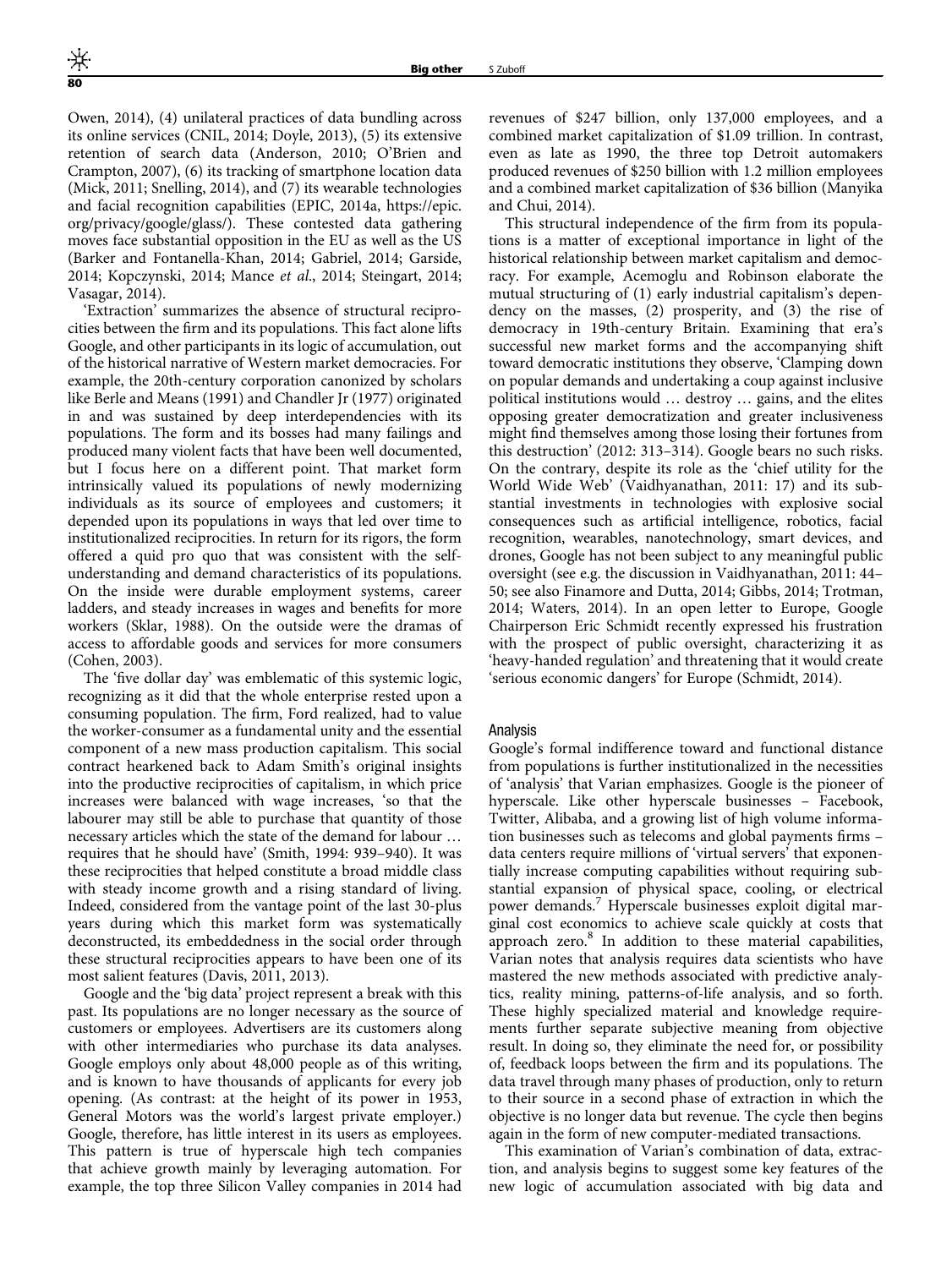spearheaded by Google. First, revenues depend upon data assets appropriated through ubiquitous automated operations. These constitute a new asset class: surveillance assets. Critics of surveillance capitalism might characterize such assets as 'stolen goods' or 'contraband' as they were taken, not given, and do not produce, as I shall argue below, appropriate reciprocities. The cherished culture of social production in the networked individual sphere relies on the very tools that are now the primary vehicles for the surveillance-based appropriation of the most lucrative data exhaust. These surveillance assets attract significant investment that can be called surveillance capital. Google has, so far, triumphed in the networked world through the pioneering construction of this new market form that is a radically disembedded and extractive variant of information capitalism, one that can be identified as surveillance capitalism. This new market form has quickly developed into the default business model for most online companies and startups, where valuations routinely depend upon 'eyeballs' rather than revenue as a predictor of remunerative surveillance assets.

#### Monitoring and contracts

Varian says, 'Because transactions are now computer mediated, we can observe behavior that was previously unobservable and write contracts on it. This enables transactions that were simply not feasible before … Computermediated transactions have enabled new business models …' ([2014:](#page-14-0) 30). Varian offers examples: If someone stops making monthly car payments, the lender can 'instruct the vehicular monitoring system not to allow the car to be started and to signal the location where it can be picked up.' Insurance companies, he suggests, can rely on similar monitoring systems to check if customers are driving safely and thus determine whether or not to maintain their insurance or pay claims. He also suggests that one can hire an agent in a remote location to perform tasks and use data from their smartphones – geolocation, time stamping, photos – to 'prove' that they actually performed according to the contract.

Varian does not appear to realize that what he is celebrating here is not new contract forms but rather the 'un-contract.' His version of a computer-mediated world transcends the contract form by stripping away governance and the rule of law. Varian appears to be aiming for what Oliver Williamson calls 'a condition of contract utopia' (1985: 67). In Williamson's transaction economics, contracts exist to mitigate the inevitability of uncertainty. They operate to economize on 'bounded rationality' and safeguard against 'opportunism' – both intractable conditions of contracts in the real world of human endeavor. He observes that certainty requires 'unbounded rationality' derived from 'unrestricted cognitive competence,' which in turn derives from 'fully described' adaptations to 'publicly observable' contingent events. Williamson notes that such conditions inhere to 'a world of planning' rather than to 'the world of governance' in which 'other things being equal … relations that feature personal trust will survive greater stress and will display greater adaptability' (31–32, 63).

Varian's vision of the uses of computer-mediated transactions empties the contract of uncertainty. It eliminates the need for – and therefore the possibility to develop – trust. Another way of saying this is that contracts are lifted from the social and reimagined as machine processes. Consensual participation in the values from which legitimate authority is derived, along with free will and reciprocal rights and obligations, are traded in for the universal equivalent of the prisoner's electronic ankle bracelet. Authority, which I have elsewhere described as 'the spiritual dimension of power,' relies on social construction animated by shared foundational values. In Varian's economy, authority is supplanted by technique, what I have called 'the material dimension of power,' in which impersonal systems of discipline and control produce certain knowledge of human behavior independent of consent [\(Zuboff, 1988](#page-14-0)). This subject deserves a more detailed exploration than is possible here, so I limit myself to a few key themes.

In describing this 'new use,' Varian lays claim to vital political territory for the regime of surveillance capitalism. From Locke to Durkheim, the contract and the rule of law that supports it have been understood as derived from the social and the trust and organic solidarity of which the social is an effect ([Durkheim, 1964](#page-12-0): 215; [Locke, 2010](#page-13-0): 112–115, 339). For Weber, 'the most essential feature of modern substantive law, especially private law is the greatly increased significance of legal transactions, particularly contracts, as a source of claims guaranteed by legal coercion … one can … designate the contemporary type of society … as a "contractual" one' ([1978](#page-14-0): 669).

As Hannah Arendt suggests, 'the great variety of contract theories since the Romans attests to the fact that the power of making promises has occupied the center of political thought over the centuries.' Most vivid is the operation of the contract as it enhances the mastery of individuals and the resilience of society. These goods derive precisely from the unpredictability 'which the act of making promises at least partially dispels …' For Arendt, human fallibility in the execution of contracts is the price of freedom. The impossibility of perfect control within a community of equals is the consequence of 'plurality and reality … the joy of inhabiting together with others a world whose reality is guaranteed for each by the presence of all.' Arendt insists that 'the force of mutual promise or contract' is the only alternative 'to a mastery which relies on domination of one's self and rule over others; it corresponds exactly to the existence of freedom which was given under the condition of non-sovereignty' [\(1998](#page-12-0): 244).

In contrast to Arendt, Varian's vision of a computermediated world strikes me as an arid wasteland – not a community of equals bound through laws in the inevitable and ultimately fruitful human struggle with uncertainty. In this futurescape, the human community has already failed. It is a place adapted to the normalization of chaos and terror where the last vestiges of trust have long since withered and died. Human replenishment from the failures and triumphs of asserting predictability and exercising over will in the face of natural uncertainty gives way to the blankness of perpetual compliance. Rather than enabling new contractual forms, these arrangements describe the rise of a new universal architecture existing somewhere between nature and God that I christen Big Other. It is a ubiquitous networked institutional regime that records, modifies, and commodifies everyday experience from toasters to bodies, communication to thought, all with a view to establishing new pathways to monetization and profit. Big Other is the sovereign power of a near future that annihilates the freedom achieved by the rule of law. It is a new regime of independent and independently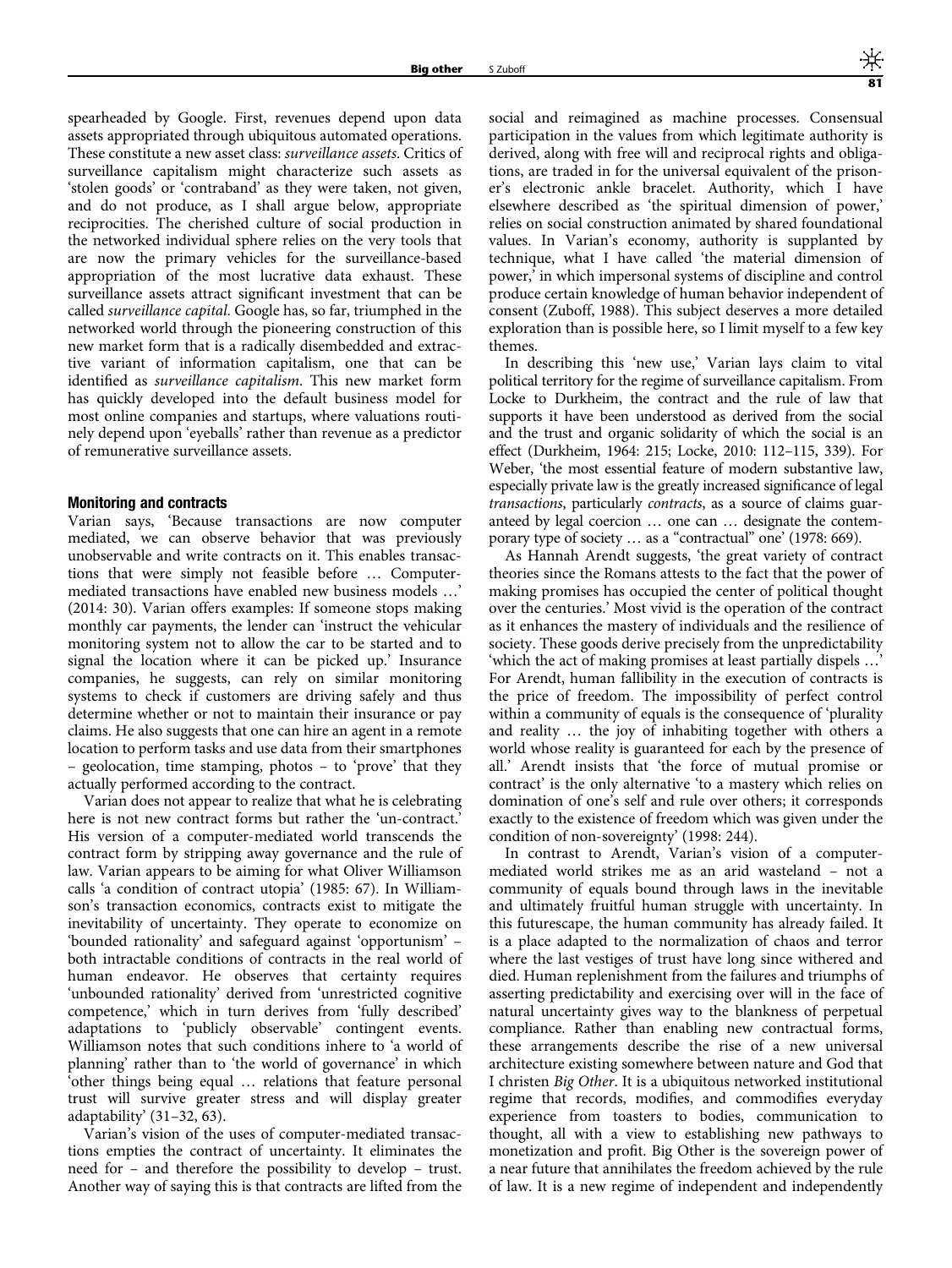controlled facts that supplants the need for contracts, governance, and the dynamism of a market democracy. Big Other is the 21st-century incarnation of the electronic text that aspires to encompass and reveal the comprehensive immanent facts of market, social, physical, and biological behaviors. The institutional processes that constitute the architecture of Big Other can be imagined as the material instantiation of Hayek's 'extended order' come to life in the explicated transparency of computer-mediation.

These processes reconfigure the structure of power, conformity, and resistance inherited from mass society and symbolized for over half a century as Big Brother. Power can no longer be summarized by that totalitarian symbol of centralized command and control. Even the panopticon of Bentham's design, which I used as a central metaphor in my earlier work [\(Zuboff, 1988,](#page-14-0) Ch. 9,10), is prosaic compared to this new architecture. The panopticon was a physical design that privileged a single point of observation. The anticipatory conformity it induced required the cunning production of specific behaviors while one was inside the panopticon, but that behavior could be set aside once one exited that physical place. In the 1980s it was an apt metaphor for the hierarchical spaces of the workplace. In the world implied by Varian's assumptions, habitats inside and outside the human body are saturated with data and produce radically distributed opportunities for observation, interpretation, communication, influence, prediction, and ultimately modification of the totality of action. Unlike the centralized power of mass society, there is no escape from Big Other. There is no place to be where the Other is not.

In this world of no escape, the chilling effects of anticipatory conformity<sup>9</sup> give way as the mental agency and self-possession of anticipation is gradually submerged into a new kind of automaticity. Anticipatory conformity assumes a point of origin in consciousness from which a choice is made to conform for the purposes of evasion of sanctions and social camouflage. It also implies a difference, or at least the possibility of a difference, between the behavior one would have performed and the behavior one chooses to perform as an instrumental solution to invasive power. In a world of Big Other, without avenues of escape, the agency implied in the work of anticipation is gradually submerged into a new kind of automaticity – a lived experience of pure stimulus-response. Conformity is no longer a 20th century-style act of submission to the mass or group, no loss of self to the collective produced by fear or compulsion, no psychological craving for acceptance and belonging. Conformity now disappears into the mechanical order of things and bodies, not as action but as result, not cause but effect. Each one of us may follow a distinct path, but that path is already shaped by the financial and, or, ideological interests that imbue Big Other and invade every aspect of 'one's own' life. False consciousness is no longer produced by the hidden facts of class and their relation to production, but rather by the hidden facts of commoditized behavior modification. If power was once identified with the ownership of the means of production, it is now identified with ownership of the means of behavioral modification.

Indeed, there is little difference between the ineffable 'extended order' of the neoliberal ideal and the 'vortex of stimuli' responsible for all action in the vision of the classical theorists of behavioral psychology. In both worldviews, human autonomy is irrelevant and the lived experience of

psychological self-determination is a cruel illusion. Varian adds a new dimension to both hegemonic ideals in that now this 'God view' can be fully explicated, specified, and known, eliminating all uncertainty. The result is that human persons are reduced to a mere animal condition, bent to serve the new laws of capital imposed on all behavior through an implacable feed of ubiquitous fact-based real-time records of all things and creatures. Hannah Arendt treated these themes decades ago with remarkable insight as she lamented the devolution of our conception of 'thought' to something that is accomplished by a 'brain' and is therefore transferable to 'electronic instruments':

The last stage of the laboring society, the society of jobholders, demands of its members a sheer automatic functioning, as though individual life had actually been submerged in the over-all life process of the species and the only active decision still required of the individual were to let go, so to speak, to abandon his individuality, the still individually sensed pain and trouble of living, and acquiesce in a dazed, 'tranquilized,' functional type of behavior. The trouble with modern theories of behaviorism is not that they are wrong but that they could become true, that they actually are the best possible conceptualization of certain obvious trends in modern society. It is quite conceivable that the modern age – which began with such an unprecedented and promising outburst of human activity – may end in the deadliest, most sterile passivity history has ever known.

(Arendt, 1998: 322)

Surveillance capitalism establishes a new form of power in which contract and the rule of law are supplanted by the rewards and punishments of a new kind of invisible hand. A more complete theorization of this new power, while a central concern of my new work, exceeds the scope of this article. I do want to highlight, however, a few key themes that can help us appreciate the unique character of surveillance capitalism.

According to Varian, people agree to the 'invasion of privacy' represented by Big Other if they 'get something they want in return … a mortgage, medical advice, legal advice – or advice from your personal digital assistant' ([2014:](#page-14-0) 30). He is quoted in a similar vein by a PEW Research report, 'Digital Life in 2025:' 'There is no putting the genie back in the bottle … Everyone will expect to be tracked and monitored, since the advantages, in terms of convenience, safety, and services, will be so great … continuous monitoring will be the norm ([PEW](#page-13-0) [Research, 2014\)](#page-13-0). How to establish the validity of this assertion? To what extent are these supposed reciprocities the product of genuine consent? This question opens the way to another radical, perhaps even revolutionary, aspect of the politics of surveillance capitalism. This concerns the distribution of privacy rights and with it the knowledge of and choice to accede to Big Other.

Covert data capture is often regarded as a violation, invasion, or erosion of privacy rights, as Varian's language suggests. In the conventional narrative of the privacy threat, institutional secrecy has grown, and individual privacy rights have been eroded. But that framing is misleading, because privacy and secrecy are not opposites but rather moments in a sequence. Secrecy is an effect of privacy, which is its cause. Exercising one's right to privacy produces choice, and one can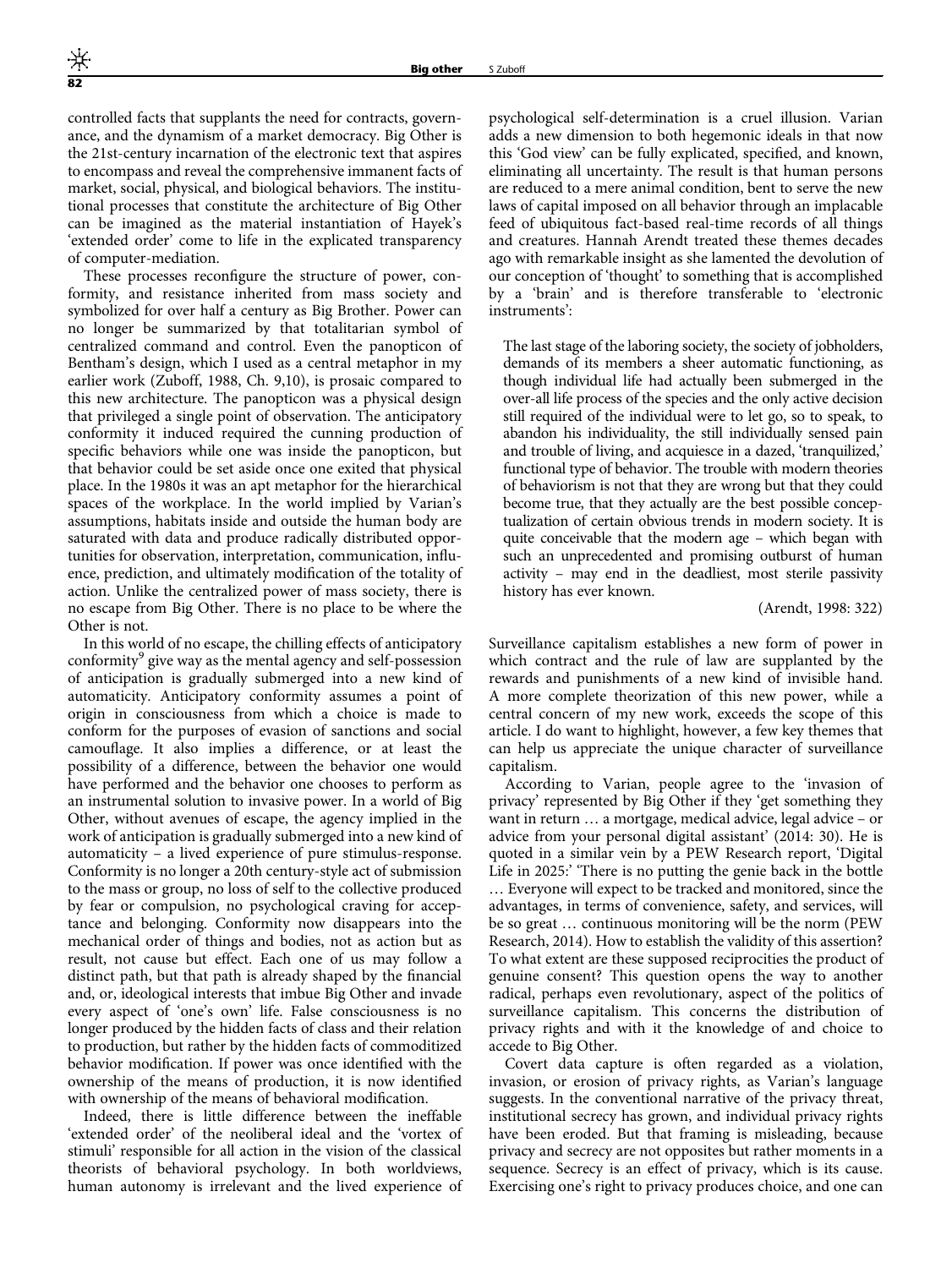choose to keep something secret or to share it. Privacy rights thus confer decision rights; privacy enables a decision as to where one wants to be on the spectrum between secrecy and transparency in each situation. US Supreme Court Justice Douglas articulated this view of privacy in 1967: 'Privacy involves the choice of the individual to disclose or to reveal what he believes, what he thinks, what he possesses …' (Warden v. Hayden, 387 US 294,323, 1967, Douglas, J., dissenting, quoted in [Farahany, 2012](#page-12-0): 1271).

The work of surveillance, it appears, is not to erode privacy rights but rather to redistribute them. Instead of many people having some privacy rights, these rights have been concentrated within the surveillance regime. Surveillance capitalists have extensive privacy rights and therefore many opportunities for secrets. These are increasingly used to deprive populations of choice in the matter of what about their lives remains secret. This concentration of rights is accomplished in two ways. In the case of Google, Facebook, and other exemplars of surveillance capitalism, many of their rights appear to come from taking others' without asking – in conformance with the Street View model. Surveillance capitalists have skillfully exploited a lag in social evolution as the rapid development of their abilities to surveil for profit outrun public understanding and the eventual development of law and regulation that it produces. In result, privacy rights, once accumulated and asserted, can then be invoked as legitimation for maintaining the obscurity of surveillance operations.<sup>10</sup>

The mechanisms of this growing concentration of privacy rights and its implications received significant scrutiny from legal scholars in the US and Europe, even before Edward Snowden accelerated the discussion. This is a rich and growing literature that raises many substantial concerns associated with the anti-democratic implications of the concentration of privacy rights among private and public surveillance actors ([Schwartz, 1989;](#page-13-0) [Solove, 2007;](#page-14-0) [Michaels, 2008; Palfrey, 2008;](#page-13-0) [Semitsu, 2011](#page-13-0); [Richards, 2013](#page-13-0); [Calo, 2014;](#page-12-0) Reidenberg, 2014; Richards and King, 2014). The global reach and implications of this extraction of rights – as well as data – present many challenges for conceptualization, including how to overcome the very secrecy that makes them problematic in the first place. Further, the dynamics I describe occur in what was until quite recently a blank area – one that is not easily captured by our existing social, economic, and political categories. The new business operations frequently elude existing mental models and defy conventional expectations.

These arguments suggest that the logic of accumulation that undergirds surveillance capitalism is not wholly captured by the conventional institutional terrain of the private firm. What is accumulated here is not only surveillance assets and capital, but also rights. This occurs through a unique assemblage of business processes that operate outside the auspices of legitimate democratic mechanisms or the traditional market pressures of consumer reciprocity and choice. It is accomplished through a form of unilateral declaration that most closely resembles the social relations of a pre-modern absolutist authority. In the context of this new market form that I call surveillance capitalism, hyperscale becomes a profoundly anti-democratic threat.

Surveillance capitalism thus qualifies as a new logic of accumulation with a new politics and social relations that replaces contracts, the rule of law, and social trust with the sovereignty of Big Other. It imposes a privately administered compliance regime of rewards and punishments that is

sustained by a unilateral redistribution of rights. Big Other exists in the absence of legitimate authority and is largely free from detection or sanction. In this sense Big Other may be described as an automated coup from above: not a coup d'état, but rather a coup des gens.

#### Personalization and communication

Varian claims that 'nowadays, people have come to expect personalized search results and ads.' He says that Google wants to do even more. Instead of having to ask Google questions, it should 'know what you want and tell you before you ask the question.' 'That vision,' he asserts, 'has now been realized by Google Now …' Varian concedes that 'Google Now has to know a lot about you and your environment to provide these services. This worries some people' ([2014:](#page-14-0) 28). However, Varian reasons that people share such knowledge with doctors, lawyers, and accountants whom they trust. He then continues, 'Why am I willing to share all this private information? Because I get something in return …' ([2014:](#page-14-0) 28).

In fact, surveillance capitalism is the precise opposite of the trust-based relationships to which Varian refers. Doctors, attorneys, and other trusted professionals are held to account by mutual dependencies and reciprocities overlain by the force of professional sanction and public law. Google, as we have seen, does not bear such burdens. Its formal indifference and distance from 'users,' combined with its current freedom from meaningful regulation, sanction, or law, buffer it and other surveillance capitalists from the consequences of mistrust. Instead of Varian's implied reciprocities, the coup des gens introduces substantial new asymmetries of knowledge and power.

For example, Google knows far more about its populations than they know about themselves. Indeed, there are no means by which populations can cross this divide, given the material, intellectual, and proprietary hurdles required for data analysis and the absence of feedback loops. Another asymmetry is reflected in the fact that the typical user has little or no knowledge of Google's business operations, the full range of personal data that they contribute to Google's servers, the retention of those data, or how those data are instrumentalized and monetized. It is by now well known that users have few meaningful options for privacy self-management (for a recent review of the 'consent dilemma,' see [Solove, 2013](#page-14-0)). Surveillance capitalism thrives on the public's ignorance.

These asymmetries in knowledge are sustained by asymmetries of power. Big Other is institutionalized in the automatic undetectable functions of a global infrastructure that is also regarded by most people as essential for basic social participation. The tools on offer by Google and other surveillance capitalist firms respond to the needs of beleaguered second modernity individuals – like the apple in the garden, once tasted they are impossible to live without. When Facebook crashed in some US cities for a few hours during the summer of 2014, many Americans called their local emergency services at 911 ([LA Times](#page-13-0), 2014). Google's tools are not the objects of a value exchange. They do not establish constructive producerconsumer reciprocities. Instead they are the 'hooks' that lure users into extractive operations and turn ordinary life into the daily renewal of a 21st-century Faustian pact. This social dependency is at the heart of the surveillance project. Powerful felt needs for effective life vie against the inclination to resist the surveillance project. This conflict produces a kind of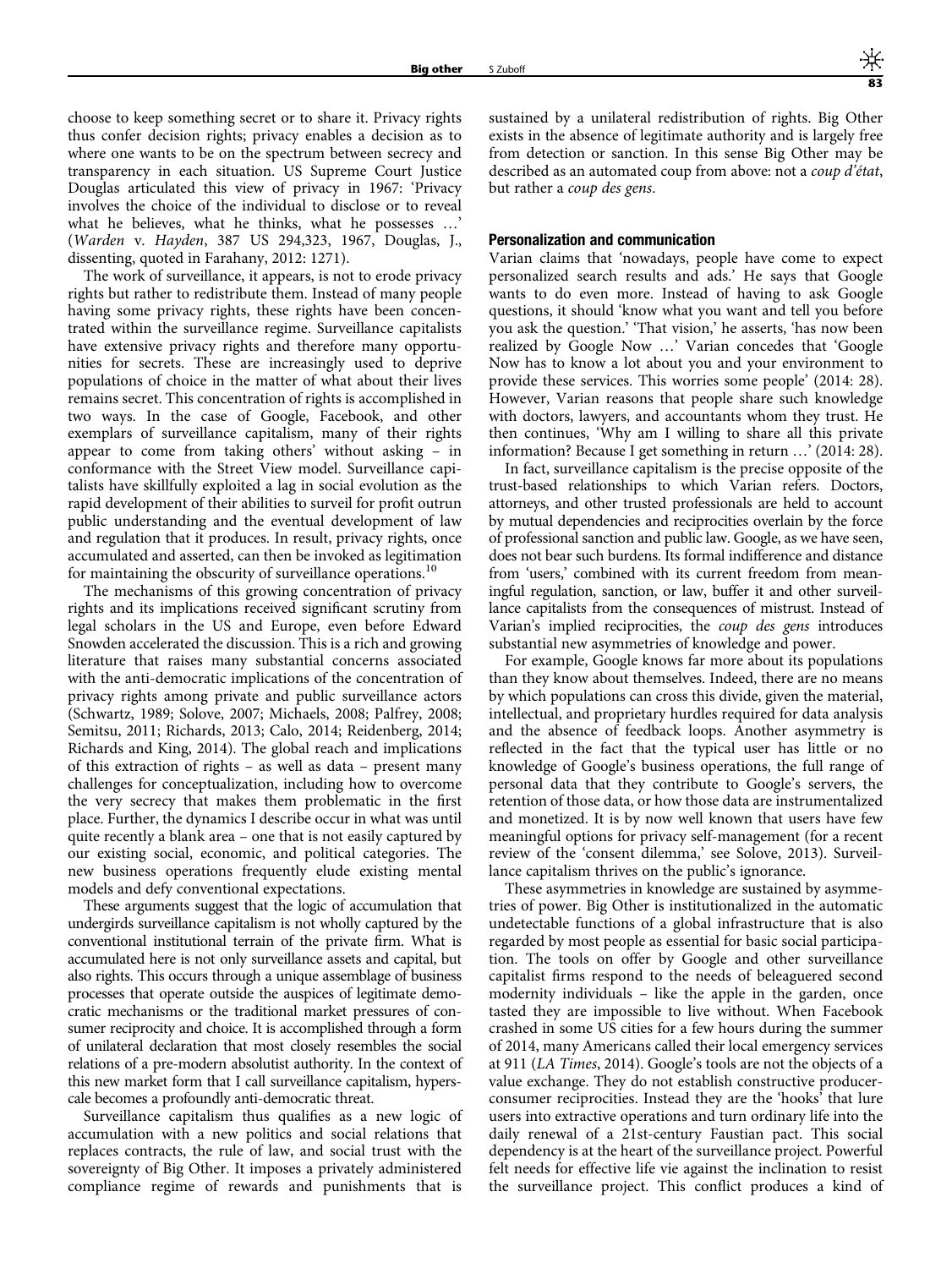psychic numbing that inures people to the realities of being tracked, parsed, mined, and modified – or disposes them to rationalize the situation in resigned cynicism [\(Hoofnagle](#page-13-0) et al., [2010](#page-13-0)). The key point here is that this Faustian deal is fundamentally illegitimate; it is a choice that –21st-century individuals should not have to make. In the world of surveillance capitalism, the Faustian pact required to 'get something in return' eliminates the older entanglements of reciprocity and trust in favor of a wary resentment, frustration, active defense, and, or, desensitization.

Varian's confidence in Google Now appears to be buoyed by the facts of inequality. He counsels that the way to predict the future is to observe what rich people have, because that is what the middle class and the poor will want too. 'What do rich people have now?' he asks. 'Personal assistants' is his answer. The solution? 'That's Google Now ([2014:](#page-14-0) 29),' he says. Varian's bet is that Google Now will be so vital a resource in the struggle for effective life that ordinary people will accede to the 'invasions of privacy' that are its quid pro quo.

In this formulation Varian exploits a longstanding insight of capitalism but bends it to the objectives of the surveillance project. Adam Smith wrote insightfully on the evolution of luxuries into necessities. Goods in use among the upper class and deemed to be luxuries can in time be recast as 'necessaries,' he noted. The process occurs as 'the established rules of decency' change to reflect new customs and patterns introduced by elites. These changing rules both reflect and trigger new lower cost production methods that transform former luxuries into affordable necessities [\(Smith, 1994:](#page-14-0) 938–939). Scholars of early modern consumption describe the 'consumer boom' that ignited the first industrial revolution in late 18thcentury Britain as new middle-class families began to buy the sorts of goods – china, furniture, textiles – that only the rich had enjoyed. Historian Neil McKendrick describes this new 'propensity to consume … unprecedented in the depth to which it penetrated the lower reaches of society …' ([McKendrick, 1982](#page-13-0): 11) as luxuries were reinterpreted as 'decencies' and those were reinterpreted as 'necessities' ([Weatherill, 1993\)](#page-14-0). In 1767, the political economist Nathaniel Forster worried that 'fashionable luxury' was spreading 'like a contagion,' as he complained of the 'perpetual restless ambition in each of the inferior ranks to raise themselves to the level of those immediately above them' [\(Forster, 1767](#page-12-0): 41). Historically, this powerful evolutionary characteristic of demand led to the expansion of production, jobs, higher wages, and lower cost goods. Varian has no such reciprocities in mind. Instead, he regards this mechanism of demand growth as the inevitable force that will push ordinary people into Google Now's Faustian pact of 'necessaries' in return for surveillance assets.

Varian is confident that psychic numbing will ease the way for this unsavory drama. He writes, 'Of course there will be challenges. But these digital assistants will be so useful that everyone will want one, and the statements you read today about them will just seem quaint and old fashioned' ([2014:](#page-14-0) 29). But perhaps not. There is a growing body of evidence to suggest that people in many countries may resist the coup des gens as trust in the surveillance capitalists is hollowed out by fresh outbreaks of evidence that suggest the remorseless prospect of Varian's future society. These issues are now a matter of serious political debate within Germany and the EU where proposals to 'break up' Google are already being

discussed (Mance et al., 2014; see also [Barker and Fontanella-](#page-12-0)[Khan, 2014;](#page-12-0) Döpfner, 2014; [Gabriel, 2014](#page-12-0); [Vasagar, 2014\)](#page-14-0). A recent survey by the Financial Times indicates that both Europeans and Americans are substantially altering their online behavior as they seek more privacy (Kwong, 2014). One group of scholars behind a major study of youth online behavior concludes that a 'lack of knowledge' rather than a 'cavalier attitude toward privacy,' as tech leaders have alleged, is an important reason why large numbers of youth 'engage with the digital world in a seemingly unconcerned manner' [\(Hoofnagle](#page-13-0) et al., 2010). New legal scholarship reveals the consumer harm in lost privacy associated with Google and surveillance capitalism ([Newman, 2014](#page-13-0)). WikiLeaks founder, Julian Assange, has published a sobering account of Google's leadership, politics, and global ambitions ([Assange, 2014\)](#page-12-0). The PEW Research Center's latest report on public perceptions of privacy in the post-Snowden Era indicates that 91% of US adults agree or strongly agree that consumers have lost control over their personal data, while only 55% agree or strongly agree that they are willing to 'share some information about myself with companies in order to use online services for free' (Madden, 2014).

#### Continuous experiments

Because 'big data' analysis yields only correlational patterns, Varian advises the need for continuous experiments that can tease out issues of causality. Such experiments 'are easy to do on the web,' assigning treatment and control groups based on traffic, cookies, usernames, geographic areas, and so on [\(2014:](#page-14-0) 29). Google has been so successful at experimentation that they have shared their techniques with advertisers and publishers. Facebook has consistently made inroads here too, as it conducts experiments in modifying users' behavior with a view to eventually monetizing its knowledge, predictive capability, and control. Whenever these experiments have been revealed, however, they have ignited fierce public debate (Bond et al., 2012; [Flynn, 2014](#page-12-0); Gapper, 2014; [Goel, 2014](#page-12-0); [Kramer](#page-13-0) et al., 2014; [Lanier, 2014](#page-13-0); [Zittrain, 2014\)](#page-14-0).

Varian's enthusiasm for experimentation speaks to a larger point, however. The business opportunities associated with the new data flows entail a shift from the a posteriori analysis to which [Constantiou and Kallinikos \(2014\)](#page-12-0) refer, to the realtime observation, communication, analysis, prediction, and modification of actual behavior now and soon [\(Foroohar,](#page-12-0) [2014](#page-12-0); [Gibbs, 2014;](#page-12-0) [Lin, 2014](#page-13-0); [Trotman, 2014](#page-14-0); [Waters, 2014\)](#page-14-0). This entails another shift in the source of surveillance assets from virtual behavior to actual behavior, while monetization opportunities are refocused to blend virtual and actual behavior. This is a new business frontier comprised of knowledge about real-time behavior that creates opportunities to intervene in and modify behavior for profit. The two entities at the vanguard of this new wave of 'reality mining,' 'patterns of life analysis,' and 'predictive analytics' are Google and the NSA. As the White House report puts it, 'there is a growing potential for big data analytics to have an immediate effect on a person's surrounding environment or decisions being made about his or her life' (2014: 5). This is what I call the reality business, and it reflects an evolution in the frontier of data science from data mining to reality mining in which, according to MIT's Sandy Pentland, 'sensors, mobile phones, and other data capture devices' provide the 'eyes and ears' of a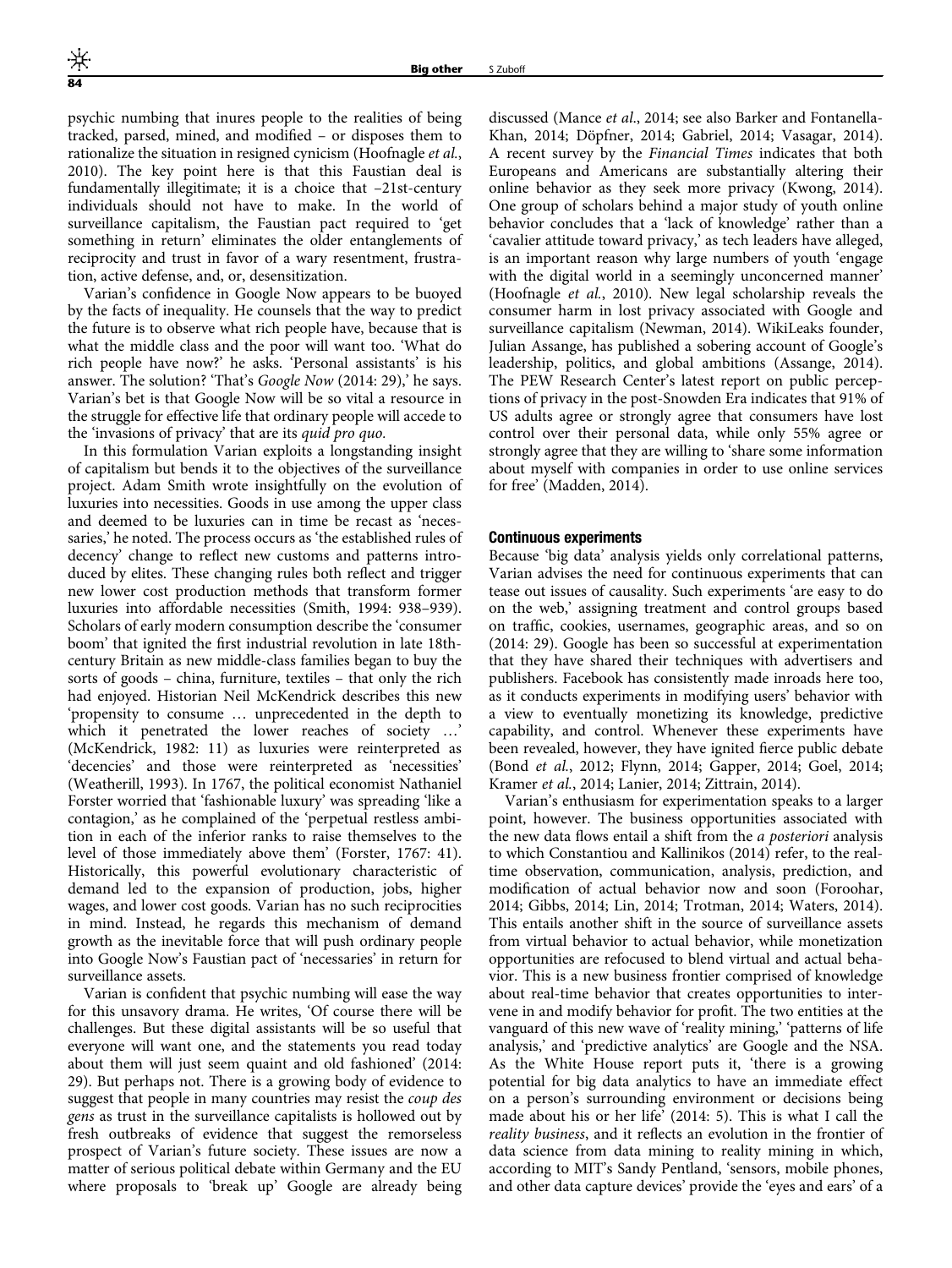'world-spanning living organism' from 'a God's eye view' ([Pentland, 2009:](#page-13-0) 76, 80). This is yet another rendering of the 'extended order,' fully explicated by computer-mediation. The electronic text of the informated workplace has morphed into a world-spanning living organism – an inter-operational, behavior-modifying, market-making, and proprietary God view.

Nearly 70 years ago historian Karl Polanyi observed that the market economies of the 19th and 20th centuries depended upon three astonishing mental inventions that he called 'fictions.' The first was that human life can be subordinated to market dynamics and be reborn as 'labor.' Second, nature can be subordinated and reborn as 'real estate.' Third, that exchange can be reborn as 'money.' The very possibility of industrial capitalism depended upon the creation of these three critical 'fictional commodities.' Life, nature, and exchange were transformed into things, that they might be profitably bought and sold. '[T]he commodity fiction,' he wrote, 'disregarded the fact that leaving the fate of soil and people to the market would be tantamount to annihilating them.'

With the new logic of accumulation that is surveillance capitalism, a fourth fictional commodity emerges as a dominant characteristic of market dynamics in the 21st century. Reality itself is undergoing the same kind of fictional metamorphosis as did persons, nature, and exchange. Now 'reality' is subjugated to commodification and monetization and reborn as 'behavior.' Data about the behaviors of bodies, minds, and things take their place in a universal real-time dynamic index of smart objects within an infinite global domain of wired things. This new phenomenon produces the possibility of modifying the behaviors of persons and things for profit and control. In the logic of surveillance capitalism there are no individuals, only the world-spanning organism and all the tiniest elements within it.

#### **Conclusion**

Technologies are constituted by unique affordances, but the development and expression of those affordances are shaped by the institutional logics in which technologies are designed, implemented, and used. This is, after all, the origin of the hack. Hacking intends to liberate affordances from the institutional logics in which they are frozen and redistribute them in alternative configurations for new purposes. In the market sphere, these circumscribing logics are logics of accumulation. With this view in mind, my aim has been to begin to identify and theorize the currently institutionalizing logic of accumulation that produces hyperscale assemblages of objective and subjective data about individuals and their habitats for the purposes of knowing, controlling, and modifying behavior to produce new varieties of commodification, monetization, and control.

The development of the Internet and methods to access the World Wide Web spread computer mediation from bounded sites of work and specialized action to global ubiquity both at the institutional interface and in the intimate spheres of everyday experience. High tech firms, led by Google, perceived new profit opportunities in these facts. Google understood that were it to capture more of these data, store them, and analyze them, they could substantially affect the value of advertising. As Google's capabilities in this arena developed and attracted historic levels of profit, it produced successively ambitious practices that expand the data lens from past virtual

behavior to current and future actual behavior. New monetization opportunities are thus associated with a new global architecture of data capture and analysis that produces rewards and punishments aimed at modifying and commoditizing behavior for profit.

Many of the practices associated with capitalizing on these newly perceived opportunities challenged social norms associated with privacy and are contested as violations of rights and laws. In result, Google and other actors learned to obscure their operations, choosing to invade undefended individual and social territory until opposition is encountered, at which point they can use their substantial resources to defend at low cost what had already been taken. In this way, surveillance assets are accumulated and attract significant surveillance capital while producing their own surprising new politics and social relations.

These new institutional facts have been allowed to stand for a variety of reasons: they were constructed at high velocity and designed to be undetectable. Outside a narrow realm of experts, few people understood their meaning. Structural asymmetries of knowledge and rights made it impossible for people to learn about these practices. Leading tech companies were respected and treated as emissaries of the future. Nothing in past experience prepared people for these new practices, and so there were few defensive barriers for protection. Individuals quickly came to depend upon the new information and communication tools as necessary resources in the increasingly stressful, competitive, and stratified struggle for effective life. The new tools, networks, apps, platforms, and media thus became requirements for social participation. Finally, the rapid buildup of institutionalized facts – data brokerage, data analytics, data mining, professional specializations, unimaginable cash flows, powerful network effects, state collaboration, hyperscale material assets, and unprecedented concentrations of information power – produced an overwhelming sense of inevitability.

These developments became the basis for a fully institutionalized new logic of accumulation that I have called surveillance capitalism. In this new regime, a global architecture of computer mediation turns the electronic text of the bounded organization into an intelligent world-spanning organism that I call Big Other. New possibilities of subjugation are produced as this innovative institutional logic thrives on unexpected and illegible mechanisms of extraction and control that exile persons from their own behavior.

Under these conditions, the division of learning and its contests are civilizational in scope. To the question 'who participates?' the answer is – those with the material, knowledge, and financial resources to access Big Other. To the question 'who decides?' the answer is, access to Big Other is decided by new markets in the commodification of behavior: markets in behavioral control. These are composed of those who sell opportunities to influence behavior for profit and those who purchase such opportunities. Thus Google, for example, may sell access to an insurance company, and this company purchases the right to intervene in an information loop in your car or your kitchen in order to increase its revenues or reduce its costs. It may shut off your car, because you are driving too fast. It may lock your fridge when you put yourself at risk of heart disease or diabetes by eating too much ice cream. You might then face the prospect of either higher premiums or loss of coverage. Google's Chief Economist Hal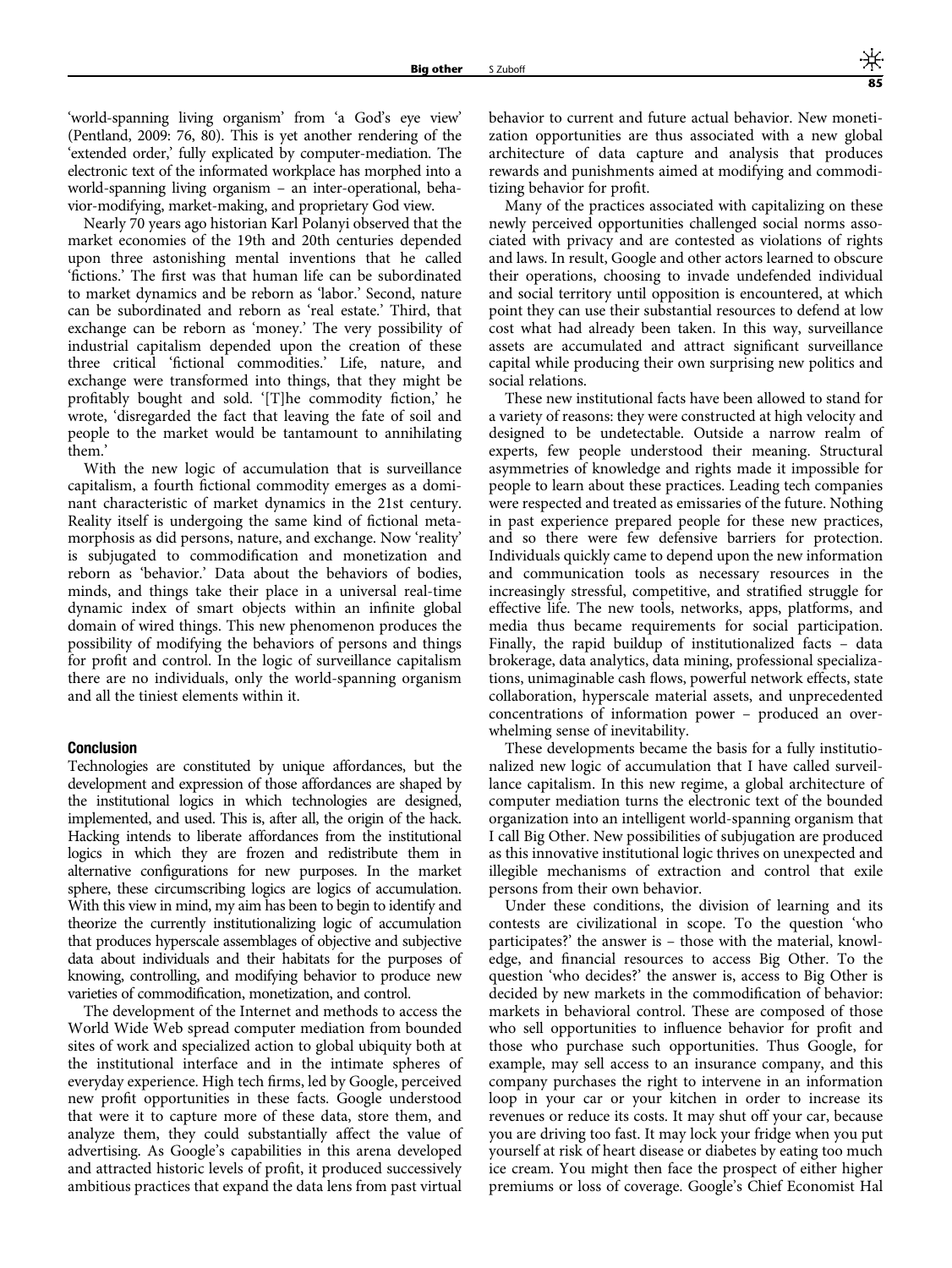<span id="page-11-0"></span>Varian celebrates such possibilities as new forms of contract, when in fact they represent the end of contracts. Google's rendering of information civilization replaces the rule of law and the necessity of social trust as the basis for human communities with a new life-world of rewards and punishments, stimulus and response. Surveillance capitalism offers a new regime of comprehensive facts and compliance with facts. It is, I have suggested, a coup from above – the installation of a new kind of sovereign power.

The automated ubiquitous architecture of Big Other, its derivation in surveillance assets, and its function as pervasive surveillance, highlights other surprising new features of this logic of accumulation. It undermines the historical relationship between markets and democracies, as it structures the firm as formally indifferent to and radically distant from its populations. Surveillance capitalism is immune to the traditional reciprocities in which populations and capitalists needed one another for employment and consumption. In this new model, populations are targets of data extraction. This radical disembedding from the social is another aspect of surveillance capitalism's antidemocratic character. Under surveillance capitalism, democracy no longer functions as a means to prosperity; democracy threatens surveillance revenues.

Will surveillance capitalism be the hegemonic logic of accumulation in our time, or will it be an evolutionary deadend that cedes to other emerging information-based market forms? What alternative trajectories to the future might be associated with these competing forms? I suggest that the prospects of information civilization rest on the answers to these questions. There are many dimensions of surveillance capitalism that require careful analysis and theorization if we are to reckon with these prospects. One obvious dimension is the imbrication of public and private authority in the surveillance project. Since Edward Snowden, we have learned of the blurring of public and private boundaries in surveillance activities including collaborations and constructive interdependencies between state security authorities and high tech firms. Another key set of issues involves the relationship of surveillance capitalism – and its potential competitors – to overarching global concerns such as equality and climate disruptions that effect all our future prospects. A third issue concerns the velocity of social evolution compared to that at which the surveillance project is institutionalized. It seems clear that the waves of lawsuits breaking on the shores of the new surveillance fortress are unlikely to alter the behavior of surveillance capitalists. Were surveillance capitalists to abandon their contested practices according to the demands of aggrieved parties, the very logic of accumulation responsible for their rapid rise to immense wealth and historic concentrations of power would be undermined. The value of the steady flow of legal actions is rather to establish new precedents and ultimately new laws. The question is whether the lag in social evolution can be remedied before the full consequences of the surveillance project take hold.

Finally, and most important for all scholars and citizens, is the fact that we are at the very beginning of the narrative that will carry us toward new answers. The trajectory of this narrative depends in no small measure on the scholars drawn to this frontier project and the citizens who act in the knowledge that deception-induced ignorance is no social contract, and freedom from uncertainty is no freedom.

#### **Notes**

- 1 For a recent example of this, see 'JetBlue to Add Bag Fees, Cut Legroom' ([Nicas, 2014](#page-13-0)).
- 2 See Braudel's discussion on this point (1984: 620).
- 3 Consider that in 1986 there were 2.5 optimally compressed exabytes, only 1% of which were digitized (Hilbert, 2013: 4). In 2000, only a quarter of the world's stored information was digital [\(Mayer-Schönberger and Cukier, 2013](#page-13-0): 9). By 2007, there were around 300 optimally compressed exabytes with 94% digitized [\(Hilbert, 2013:](#page-13-0) 4). Digitization and datafication (the application of software that allows computers and algorithms to process and analyze raw data) combined with new and cheaper storage technologies produced 1200 exabytes of data stored worldwide in 2013 with 98% digital content [\(Mayer-Schönberger and](#page-13-0) [Cukier, 2013:](#page-13-0) 9).
- 4 The EU Court's 2014 ruling on the 'right to be forgotten' arguably represents the first time that Google has been forced to substantially alter its practices as an adaptation to regulatory demands – the first chapter of what is sure to be an evolving story.
- 5 For an extended discussion of this theme, see [Zuboff and Maxmin](#page-14-0) [\(2002](#page-14-0), especially chapters 4, 6, and 10).
- 6 With the competitive advantage of Google's exponentially expanding data capture, Google's ad revenues jumped from \$21 billion in 2008 to over \$50 billion in 2013. By February 2014, 15 years after its founding, Google's \$400 billion dollar market value edged out Exxon for the #2 spot in market capitalization, making it the second richest company after Apple [\(Farzad, 2014\)](#page-12-0).
- 7 Consider these facts in relation to Google and Facebook, the most hyper of the hyperscale firms. Google processes four billion searches a day. A 2009 presentation by Google engineer Jeff Dean indicated that it was planning the capacity for ten million servers and an exabyte of information. His technical article published in 2008 described new analytics that allowed Google to process 20 petabytes of data per day  $(1000 \text{ petabytes} = 1$ exabyte), or about 7 exabytes a year ([Dean and Ghemawat, 2008;](#page-12-0) [Dean, 2009](#page-12-0)). One analyst observed that these numbers have likely been substantially exceeded by now, 'particularly given the volume of data being uploaded to YouTube, which alone has 72h worth of video uploaded every minute' ([Wallbank, 2012](#page-14-0)). As for Facebook, it has more than a billion users. At the time of its float on the US stock market in 2012, it claimed to have more than seven billion photos uploaded each month and more than 100 petabytes of photos and videos stored in its servers ([Ziegler,](#page-14-0) [2012](#page-14-0)).
- 8 Smaller firms without hyperscale revenues can leverage some of these capabilities with cloud computing services [\(Manyika and](#page-13-0) [Chui, 2014](#page-13-0); [Münstermann](#page-13-0) et al., 2014).
- 9 See my discussion of anticipatory conformity in [Zuboff \(1988:](#page-14-0) 346–356). For an update, see recent research on Internet search behavior in [Marthews and Tucker \(2014\).](#page-13-0)
- 10 This process is apparantly exemplified in the US federal lawsuit concerning Google's data mining of student emails sent and received by users of its Apps for Education cloud service. See [Herold \(2014\).](#page-12-0)

#### References

- Acemoglu, D. and Robinson, J.A. (2012). Why Nations Fail: The origins of power, prosperity, and poverty, New York, NY: Crown Business.
- Anderson, N. (2010). Why Google keeps your data forever, tracks you with ads, ArsTechnica.8 March [WWW document] [http://arstechnica.com/tech-policy/](http://arstechnica.com/tech-policy/news/2010/03/google-keeps-your-data-to-learn-from-good-guys-fight-off-bad-guys.ars) [news/2010/03/google-keeps-your-data-to-learn-from-good-guys-](http://arstechnica.com/tech-policy/news/2010/03/google-keeps-your-data-to-learn-from-good-guys-fight-off-bad-guys.ars)fight-off-bad[guys.ars\(](http://arstechnica.com/tech-policy/news/2010/03/google-keeps-your-data-to-learn-from-good-guys-fight-off-bad-guys.ars)accessed 21 November 2014).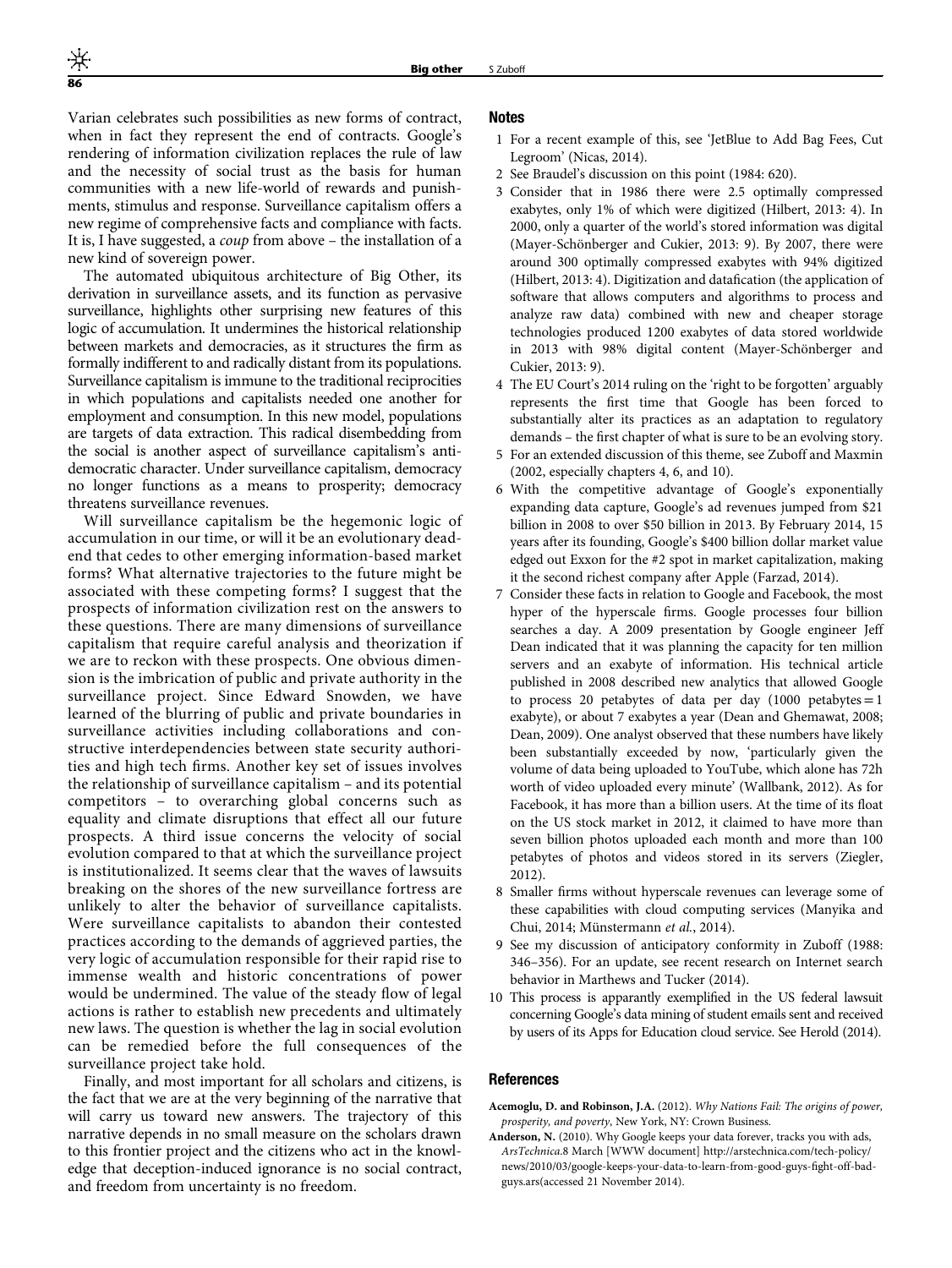<span id="page-12-0"></span>Angwin, J. (2012). Google faces new privacy probes, Wall Street Journal. 16 March [WWW document] [http://online.wsj.com/articles/SB100014240527023046](http://online.wsj.com/articles/SB10001424052702304692804577283821586827892) [92804577283821586827892](http://online.wsj.com/articles/SB10001424052702304692804577283821586827892) (accessed 21 November 2014).

Angwin, J. (2014). Dragnet Nation: A quest for privacy, security, and freedom in a world of relentless surveillance, New York: Times Books.

Arendt, H. (1998). The Human Condition, Chicago, IL: University of Chicago Press.

Assange, J. (2014). When Google Met WikiLeaks, New York, NY: OR Books.

Auletta, K. (2009). Googled: The end of the world as we know it, New York, NY: Penguin Books.

Barker, A. and Fontanella-Khan, J. (2014). Google feels political wind shift against it in Europe, Financial Times. 21 May [WWW document] [http://www.ft.com/](http://www.ft.com/intl/cms/s/2/7848572e-e0c1-11e3-a934-00144feabdc0.html#axzz3JjXPNno5) [intl/cms/s/2/7848572e-e0c1-11e3-a934-00144feabdc0.html#axzz3JjXPNno5](http://www.ft.com/intl/cms/s/2/7848572e-e0c1-11e3-a934-00144feabdc0.html#axzz3JjXPNno5) (accessed 21 November 2014).

BBC (2010). Internet access 'a human right', BBC News. 8 March [WWW document]<http://news.bbc.co.uk/2/hi/8548190.stm>.

BBC News (2014). Wearables tracked with Raspberry Pi. 1 August [WWW document]<http://www.bbc.com/news/technology-28602997> (accessed 22 November 2014).

Benkler, Y. (2006). The Wealth of Networks: How social production transforms markets and freedom, New Haven, CT: Yale University Press.

Berle, A.A. and Means, G.C. (1991). The Modern Corporation and Private Property, New Brunswick, NJ: Transaction Publishers.

Bhimani, A. and Willcocks, L. (2014). Digitisation, 'Big Data' and the Transformation of Accounting Information, Accounting and Business Research 44(4): 469–490.

Bond, R.M., Fariss, C.J., Jones, J.J., Kramer, A.D.I., Marlow, C., Settle, J.E. and Fowler, J.H. (2012). A 61-million-person Experiment in Social Influence and Political Mobilization, Nature 482(Sept 13): 295.

boyd, danah and Crawford, K. (2011). Six provocations for big data. Presented at the A Decade in Internet Time: Symposium on the Dynamics of the Internet and Society, Oxford Internet Institute. [WWW document] [http://www.ssrn.com/](http://www.ssrn.com/abstract=1926431) abstract=[1926431.](http://www.ssrn.com/abstract=1926431)

Bradshaw, T. (2014a). Google bets on 'internet of things' with \$3.2bn Nest deal, Financial Times. , 13 January [WWW document] [http://www.ft.com/intl/cms/s/](http://www.ft.com/intl/cms/s/0/90b8714a-7c99-11e3-b514-00144feabdc0.html#axzz3hbfec0he) [0/90b8714a-7c99-11e3-b514-00144feabdc0.html#axzz3hbfec0he](http://www.ft.com/intl/cms/s/0/90b8714a-7c99-11e3-b514-00144feabdc0.html#axzz3hbfec0he) (accessed 22 November 2014).

Bradshaw, T. (2014b). Google buys UK artificial intelligence start-up, Financial Times. 27 January [WWW document] [http://www.ft.com/intl/cms/s/0/](http://www.ft.com/intl/cms/s/0/f92123b2-8702-11e3-aa31-00144feab7de.html#axzz3HBfEc0HE) [f92123b2-8702-11e3-aa31-00144feab7de.html#axzz3HBfEc0HE](http://www.ft.com/intl/cms/s/0/f92123b2-8702-11e3-aa31-00144feab7de.html#axzz3HBfEc0HE) (accessed 22 November 2014).

Braudel, F. (1984). The Perspective of the World, New York, NY: Harper & Row.

Brewster, T. (2014). Traffic lights, fridges and how they've all got it in for us, Register. 23 June [WWW document] [http://www.theregister.co.uk/2014/06/23/](http://www.theregister.co.uk/2014/06/23/hold_interthreat/) [hold\\_interthreat/](http://www.theregister.co.uk/2014/06/23/hold_interthreat/) (accessed 22 November 2014).

Burdon, M. and McKillop, A. (2013). The Google Street View Wi-Fi Scandal and Its Repercussions for Privacy Regulation (Research Paper No. 14-07), University of Queensland TC Beime School of Law. [WWW document] [http://papers.ssrn.](http://papers.ssrn.com/sol3/papers.cfm?abstract_id=2471316) [com/sol3/papers.cfm?abstract\\_id](http://papers.ssrn.com/sol3/papers.cfm?abstract_id=2471316)=2471316.

Calo, R. (2014). Digital Market Manipulation, George Washington Law Review 82(4): 995–1051.

Chandler, Jr A.D. (1977). The Visible Hand: The Managerial Revolution in American Business, Cambridge, MA: Belknap Press.

Cisco (2013a). Embracing the internet of everything to capture your share of \$14.4 trillion, Cisco Systems, Inc. [WWW document] [http://www.cisco.com/web/](http://www.cisco.com/web/about/ac79/docs/innov/IoE_Economy.pdf) [about/ac79/docs/innov/IoE\\_Economy.pdf](http://www.cisco.com/web/about/ac79/docs/innov/IoE_Economy.pdf) (accessed 9 June 2014).

Cisco (2013b). The internet of everything: global private sector economic analysis, Cisco Systems, Inc. [WWW document] [http://www.cisco.com/web/about/ac79/](http://www.cisco.com/web/about/ac79/docs/innov/IoE_Economy_FAQ.pdf) [docs/innov/IoE\\_Economy\\_FAQ.pdf](http://www.cisco.com/web/about/ac79/docs/innov/IoE_Economy_FAQ.pdf) (accessed 22 November 2014).

CNIL (2014, September 25). Google privacy policy: WP29 proposes a compliance package, Commission Nationale de L'informatique et Des Libertés. [WWW document] [http://www.cnil.fr/english/news-and-events/news/article/](http://www.cnil.fr/english/news-and-events/news/article/google-privacy-policy-wp29-proposes-a-compliance-package/) [google-privacy-policy-wp29-proposes-a-compliance-package/](http://www.cnil.fr/english/news-and-events/news/article/google-privacy-policy-wp29-proposes-a-compliance-package/) (accessed 21 November 2014).

Cohen, L. (2003). A Consumers' Republic: The politics of mass consumption in postwar America, New York, NY: Knopf.

Constantiou, I.D. and Kallinikos, J. (2014). New Games, New Rules: Big data and the changing context of strategy, Journal of Information Technology, advance online publication 9 September, doi: 10.1057/jit.2014.17.

Davis, G. (2011). The Twilight of the Berle and Means Corporation, Seattle University Law Review 34(4): 1121–1138.

Davis, G. (2013). After the Corporation, Politics & Society 41(2): 283-308.

Dean, J. (2009). Challenges in building large-scale information retrieval systems, Google Fellow Presentation. [WWW document] [http://static.googleusercontent.](http://static.googleusercontent.com/media/research.google.com/en/us/people/jeff/WSDM09-keynote.pdf) [com/media/research.google.com/en/us/people/jeff/WSDM09-keynote.pdf](http://static.googleusercontent.com/media/research.google.com/en/us/people/jeff/WSDM09-keynote.pdf) (accessed 22 November 2014).

Dean, J. and Ghemawat, S. (2008). MapReduce: Simplified data processing on large clusters, Communications of the ACM 51(1): 107.

Döpfner, M. (2014). Why we fear Google, Frankfurter Allgemeine Zeitung. [WWW document] [http://www.faz.net/aktuell/feuilleton/debatten/mathias](http://www.faz.net/aktuell/feuilleton/debatten/mathias-doepfner-s-open-letter-to-eric-schmidt-12900860.html)[doepfner-s-open-letter-to-eric-schmidt-12900860.html](http://www.faz.net/aktuell/feuilleton/debatten/mathias-doepfner-s-open-letter-to-eric-schmidt-12900860.html) (accessed 17 April 2014).

Doyle, J. (2013, November 15). Google facing legal action in EVERY EU country over 'data goldmine' collected about users, Daily Mail Online. [WWW document] [http://www.dailymail.co.uk/sciencetech/article-2302870/Google](http://www.dailymail.co.uk/sciencetech/article-2302870/Google-facing-legal-action-EVERY-EU-country-data-goldmine-collected-users.html)[facing-legal-action-EVERY-EU-country-data-goldmine-collected-users.html](http://www.dailymail.co.uk/sciencetech/article-2302870/Google-facing-legal-action-EVERY-EU-country-data-goldmine-collected-users.html) (accessed 21 November 2014).

Durkheim, E. (1964). The Division of Labor in Society, New York, NY: Free Press.

Dwoskin, E. (2014). What secrets your phone is sharing about you, Wall Street Journal. 14 January [WWW document] [http://online.wsj.com/articles/](http://online.wsj.com/articles/SB10001424052702303453004579290632128929194) [SB10001424052702303453004579290632128929194.](http://online.wsj.com/articles/SB10001424052702303453004579290632128929194)

Economist (2014). The new GE: Google, everywhere. 18 January [WWW document] [http://www.economist.com/news/business/21594259-string-deals](http://www.economist.com/news/business/21594259-string-deals-internet-giant-has-positioned-itself-become-big-inventor-and)[internet-giant-has-positioned-itself-become-big-inventor-and.](http://www.economist.com/news/business/21594259-string-deals-internet-giant-has-positioned-itself-become-big-inventor-and)

EPIC (2014a). Google glass and privacy, Electronic Privacy Information Center. [WWW document]<https://epic.org/privacy/google/glass/> (accessed 15 November 2014).

EPIC (2014b). Investigations of Google Street View, Electronic Privacy Information Center. [WWW document]<https://epic.org/privacy/streetview/> (accessed 21 November 2014).

Farahany, N.A. (2012). Searching Secrets, University of Pennsylvania Law Review 160(5): 1239–1308.

Farzad, R. (2014). Google at \$400 billion: a new no. 2 in market cap, BusinessWeek: Technology. 12 February [WWW document] [http://www](http://www.businessweek.com/articles/2014-02-12/google-at-400-billion-a-new-no-dot-2-in-market-cap) [.businessweek.com/articles/2014-02-12/google-at-400-billion-a-new-no-dot-](http://www.businessweek.com/articles/2014-02-12/google-at-400-billion-a-new-no-dot-2-in-market-cap)[2-in-market-cap](http://www.businessweek.com/articles/2014-02-12/google-at-400-billion-a-new-no-dot-2-in-market-cap).

Finamore, E. and Dutta, K. (2014). 'Summoning the demon': artificial intelligence is real threat to humanity, says PayPal founder, The Independent. [WWW document] [http://www.independent.co.uk/life-style/gadgets-and-tech/news/](http://www.independent.co.uk/life-style/gadgets-and-tech/news/tesla-boss-elon-musk-warns-artificial-intelligence-development-is-summoning-the-demon-9819760.html) tesla-boss-elon-musk-warns-artifi[cial-intelligence-development-is-summoning](http://www.independent.co.uk/life-style/gadgets-and-tech/news/tesla-boss-elon-musk-warns-artificial-intelligence-development-is-summoning-the-demon-9819760.html)[the-demon-9819760.html](http://www.independent.co.uk/life-style/gadgets-and-tech/news/tesla-boss-elon-musk-warns-artificial-intelligence-development-is-summoning-the-demon-9819760.html) (accessed 22 November 2014).

Fink, E. (2014). This drone can steal what's on your phone, CNNMoney. 20 March [WWW document] [http://money.cnn.com/2014/03/20/technology/security/](http://money.cnn.com/2014/03/20/technology/security/drone-phone/index.html) [drone-phone/index.html](http://money.cnn.com/2014/03/20/technology/security/drone-phone/index.html) (accessed 22 November 2014).

Flynn, K. (2014). Facebook will share users' political leanings with ABC news, BuzzFeed, Huffington Post. 31 October [WWW document] [http://www.](http://www.huffingtonpost.com/2014/10/31/facebook-buzzfeed-politics_n_6082312.html) huffi[ngtonpost.com/2014/10/31/facebook-buzzfeed-politics\\_n\\_6082312.html](http://www.huffingtonpost.com/2014/10/31/facebook-buzzfeed-politics_n_6082312.html) (accessed 22 November 2014).

Foroohar, R. (2014). Tech titans are living in a naïve, dangerously insular bubble, Time. 24 January[WWW document] [http://business.time.com/2014/01/24/eric](http://business.time.com/2014/01/24/eric-schmidt-george-soros-a-tale-of-two-titans/)[schmidt-george-soros-a-tale-of-two-titans/](http://business.time.com/2014/01/24/eric-schmidt-george-soros-a-tale-of-two-titans/).

Forster, N. (1767). An Enquiry into the Causes of the Present High Price of Provisions, London, UK: J. Fletcher and Co.

Gabriel, S. (2014). Sigmar Gabriel political consequences of the Google debate, Frankfurter Allgemeine Zeitung. 20 May [WWW document] [http://www.faz.net/](http://www.faz.net/aktuell/feuilleton/debatten/the-digital-debate/sigmar-gabriel-consequences-of-the-google-debate-12948701.html) [aktuell/feuilleton/debatten/the-digital-debate/sigmar-gabriel-consequences-of](http://www.faz.net/aktuell/feuilleton/debatten/the-digital-debate/sigmar-gabriel-consequences-of-the-google-debate-12948701.html)[the-google-debate-12948701.html](http://www.faz.net/aktuell/feuilleton/debatten/the-digital-debate/sigmar-gabriel-consequences-of-the-google-debate-12948701.html).

Gapper, J. (2014). We are the product facebook has been testing, FT. [WWW document] [http://www.ft.com/intl/cms/s/0/6576b0c2-0138-11e4-a938-](http://www.ft.com/intl/cms/s/0/6576b0c2-0138-11e4-a938-00144feab7de.html#axzz3R6dH0dDm) [00144feab7de.html#axzz3R6dH0dDm](http://www.ft.com/intl/cms/s/0/6576b0c2-0138-11e4-a938-00144feab7de.html#axzz3R6dH0dDm) (accessed 5 July 2014).

Garside, J. (2014). From Google to Amazon: EU goes to war against power of US digital giants, Guardian. 5 July [WWW document] [http://www.theguardian.](http://www.theguardian.com/technology/2014/jul/06/google-amazon-europe-goes-to-war-power-digital-giants) [com/technology/2014/jul/06/google-amazon-europe-goes-to-war-power-digital](http://www.theguardian.com/technology/2014/jul/06/google-amazon-europe-goes-to-war-power-digital-giants)[giants](http://www.theguardian.com/technology/2014/jul/06/google-amazon-europe-goes-to-war-power-digital-giants) (accessed 21 November 2014).

Gibbs, S. (2014). Google's founders on the future of health, transport – and robots, Guardian. 7 July [WWW document] [http://www.theguardian.com/technology/](http://www.theguardian.com/technology/2014/jul/07/google-founders-larry-page-sergey-brin-interview) [2014/jul/07/google-founders-larry-page-sergey-brin-interview](http://www.theguardian.com/technology/2014/jul/07/google-founders-larry-page-sergey-brin-interview) (accessed 21 November 2014).

Hayek, F.A. (1988). The Fatal Conceit: The errors of socialism, Chicago, IL: University of Chicago Press.

Herold, B. (2014). Google under fire for data-mining student email messages – education week, Education Week. 26 March [WWW document] [http://www](http://www.edweek.org/ew/articles/2014/03/13/26google.h33.html) [.edweek.org/ew/articles/2014/03/13/26google.h33.html.](http://www.edweek.org/ew/articles/2014/03/13/26google.h33.html)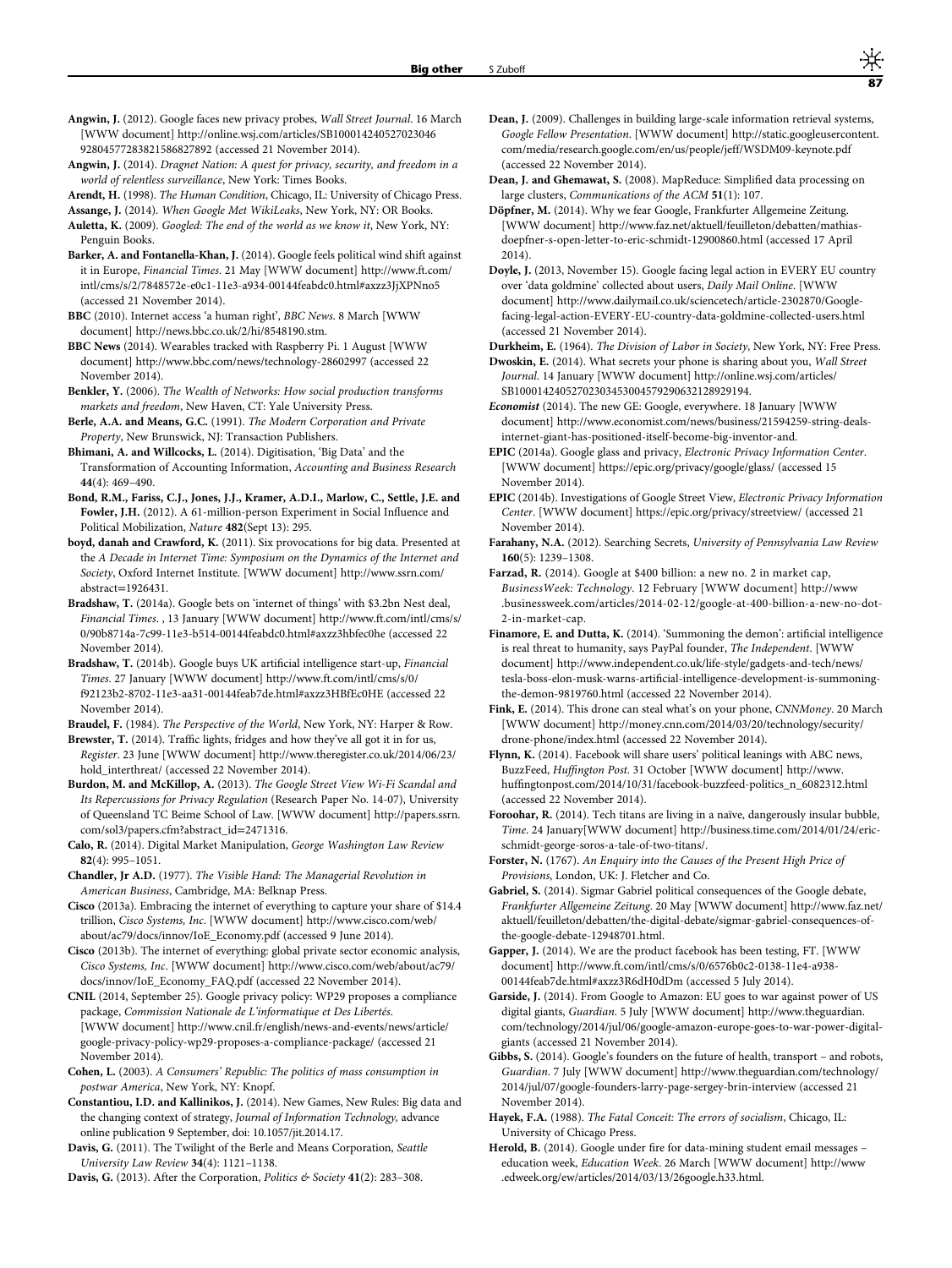- Hoofnagle, C.J., King, J., Li, S. and Turow, J. (2010). How different are young adults from older adults when it comes to information privacy attitudes and policies? SSRN Electronic Journal [WWW document] [http://www.ssrn.com/](http://www.ssrn.com/abstract=1589864) abstract=[1589864.](http://www.ssrn.com/abstract=1589864)
- Jammet, A. (2014). The Evolution of EU Law on the Protection of Personal Data, Center for European Law and Legal Studies 3(6): 1–18.
- Kelly, H. (2014). Smartphones are fading. Wearables are next, CNNMoney. 19 March [WWW document] [http://money.cnn.com/2014/03/](http://money.cnn.com/2014/03/19/technology/mobile/wearable-devices/index.html) [19/technology/mobile/wearable-devices/index.html](http://money.cnn.com/2014/03/19/technology/mobile/wearable-devices/index.html) (accessed 22 November 2014).
- Kopczynski, P. (2014). French consumer rights watchdog sues Google, Facebook, Twitter for privacy violations, Reuters. 25 March [WWW document]<http://rt.com/news/france-facebook-google-suit-129/> (accessed 21 November 2014).
- Kovach, S. (2013). Google's plan to take over the world, Business Insider. 18 May [WWW document] [http://www.businessinsider.com/googles-plan-to-take-over](http://www.businessinsider.com/googles-plan-to-take-over-the-world-2013-5)[the-world-2013-5](http://www.businessinsider.com/googles-plan-to-take-over-the-world-2013-5) (accessed 22 November 2014).
- Kramer, A.D.I., Guillory, J.E. and Hancock, J.T. (2014). Experimental Evidence of Massive-Scale Emotional Contagion through Social Networks, Proceedings of the National Academy of Sciences 111(24): 8788–8790.
- Kwong, R. (2014). Did privacy concerns change your online behaviour?, FT Data Blog. 17 September [WWW document] [http://blogs.ft.com/ftdata/2014/09/17/](http://blogs.ft.com/ftdata/2014/09/17/didprivacy-concerns-change-your-online-behaviour/) [didprivacy-concerns-change-your-online-behaviour/](http://blogs.ft.com/ftdata/2014/09/17/didprivacy-concerns-change-your-online-behaviour/) (accessed 21 November 2014).

Lanier, J. (2013). Who Owns the Future? New York, NY: Simon & Schuster.

- Lanier, J. (2014). Should Facebook manipulate users?: Lack of transparency in Facebook study, The New York Times. 30 June [WWW document] [http://www](http://www.nytimes.com/2014/07/01/opinion/jaron-lanier-on-lack-of-transparency-in-facebook-study.html) [.nytimes.com/2014/07/01/opinion/jaron-lanier-on-lack-of-transparency-in](http://www.nytimes.com/2014/07/01/opinion/jaron-lanier-on-lack-of-transparency-in-facebook-study.html)[facebook-study.html.](http://www.nytimes.com/2014/07/01/opinion/jaron-lanier-on-lack-of-transparency-in-facebook-study.html)
- LA Times, A. T. S (2014, August 1). 911 calls about Facebook outage angers L.A. County sheriff's officials, Los Angeles Times. [WWW document] [http://www](http://www.latimes.com/local/lanow/la-me-ln-911-calls-about-facebook-outage-angers-la-sheriffs-officials-20140801-htmlstory.html) [.latimes.com/local/lanow/la-me-ln-911-calls-about-facebook-outage-angers-la](http://www.latimes.com/local/lanow/la-me-ln-911-calls-about-facebook-outage-angers-la-sheriffs-officials-20140801-htmlstory.html)sheriffs-offi[cials-20140801-htmlstory.html](http://www.latimes.com/local/lanow/la-me-ln-911-calls-about-facebook-outage-angers-la-sheriffs-officials-20140801-htmlstory.html).
- Levy, S. (2009). Secret of googlenomics: data-fueled recipe brews profitability, Wired. [WWW document] [http://archive.wired.com/culture/culturereviews/](http://archive.wired.com/culture/culturereviews/magazine/17-06/nep_googlenomics) [magazine/17-06/nep\\_googlenomics](http://archive.wired.com/culture/culturereviews/magazine/17-06/nep_googlenomics) (accessed 22 November 2014).
- Lin, P. (2014). What if your autonomous car keeps routing you past Krispy Kreme? The Atlantic. 22 January [WWW document] [http://www.theatlantic.com/](http://www.theatlantic.com/technology/archive/2014/01/what-if-your-autonomous-car-keeps-routing-you-past-krispy-kreme/283221/) [technology/archive/2014/01/what-if-your-autonomous-car-keeps-routing-you](http://www.theatlantic.com/technology/archive/2014/01/what-if-your-autonomous-car-keeps-routing-you-past-krispy-kreme/283221/)[past-krispy-kreme/283221/](http://www.theatlantic.com/technology/archive/2014/01/what-if-your-autonomous-car-keeps-routing-you-past-krispy-kreme/283221/) (accessed 22 November 2014).
- Locke, J. (2010). Two Treatises of Government. New York: Kessinger Publishing, LLC.
- Madden, M. (2014). Public perceptions of privacy and security in the post-Snowden era [WWW document] [http://www.pewinternet.org/2014/11/12/](http://www.pewinternet.org/2014/11/12/public-privacy-perceptions/) [public-privacy-perceptions/.](http://www.pewinternet.org/2014/11/12/public-privacy-perceptions/)
- Mance, H., Ahmed, M. and Barker, A. (2014). Google break-up plan emerges from Brussels, Financial Times. 21 November [WWW document] [http://www.ft.](http://www.ft.com/intl/cms/s/0/617568ea-71a1-11e4-9048-00144feabdc0.html#axzz3JjXPNno5) [com/intl/cms/s/0/617568ea-71a1-11e4-9048-00144feabdc0.](http://www.ft.com/intl/cms/s/0/617568ea-71a1-11e4-9048-00144feabdc0.html#axzz3JjXPNno5) html#axzz3JiXPNno5 (accessed 21 November 2014).
- Manyika, J. and Chui, M. (2014). Digital era brings hyperscale challenges, Financial Times. 13 August [WWW document] [http://www.ft.com/intl/cms/s/0/](http://www.ft.com/intl/cms/s/0/f30051b2-1e36-11e4-bb68-00144feabdc0.html?siteedition=intl#axzz3JjXPNno5) [f30051b2-1e36-11e4-bb68-00144feabdc0.html?siteedition](http://www.ft.com/intl/cms/s/0/f30051b2-1e36-11e4-bb68-00144feabdc0.html?siteedition=intl#axzz3JjXPNno5)=intl#axzz3JjXPNno5 (accessed 22 November 2014).
- Marthews, A. and Tucker, C. (2014). Government Surveillance and Internet Search Behavior, Cambridge, MA: Digital Fourth. [WWW document] [http://www.ssrn](http://www.ssrn.com/abstract=2412564) [.com/abstract](http://www.ssrn.com/abstract=2412564)=2412564.
- Mayer-Schönberger, V. and Cukier, K. (2013). Big Data: A revolution that will transform how we live, work, and think. Reprint edn Boston, MA: Houghton Mifflin Harcourt.
- McKendrick, N. (1982). The Consumer Revolution of Eighteenth-Century England, in N. McKendrick, J. Brewer and J.H. Plumb (eds.) The Birth of a Consumer Society: The commercialization of eighteenth-century England, Bloomington, IL: Indiana University Press.
- Menn, J., Schåfer, D. and Bradshaw, T. (2010). Google set for probes on data harvesting, Financial Times. 17 May [WWW document] [http://www.ft.com/intl/](http://www.ft.com/intl/cms/s/2/254ff5b6-61e2-11df-998c-00144feab49a.html#axzz3JjXPNno5) [cms/s/2/254ff5b6-61e2-11df-998c-00144feab49a.html#axzz3JjXPNno5](http://www.ft.com/intl/cms/s/2/254ff5b6-61e2-11df-998c-00144feab49a.html#axzz3JjXPNno5) (accessed 21 November 2014).
- Michaels, J.D. (2008). All the President's Spies: Private-public intelligence partnerships in the war on terror, California Law Review 96(4): 901–966.
- Mick, J. (2011). ACLU fights for answers on police phone location data tracking, Daily Tech. 4 August [WWW document] [http://www.dailytech.com/ACLU](http://www.dailytech.com/ACLU+Fights+for+Answers+on+Police+Phone+Location+Data+Tracking/article22352.htm) [+Fights+for+Answers+on+Police+Phone+Location+Data+Tracking/](http://www.dailytech.com/ACLU+Fights+for+Answers+on+Police+Phone+Location+Data+Tracking/article22352.htm) [article22352.htm](http://www.dailytech.com/ACLU+Fights+for+Answers+on+Police+Phone+Location+Data+Tracking/article22352.htm) (accessed 21 November 2014).
- Münstermann, B., Smolinski, B. and Sprague, K. (2014). The Enterprise IT Infrastructure Agenda for 2014, McKinsey & Company White Paper: 1–8.
- Newman, J. (2009). Google's Schmidt Roasted for Privacy Comments, PCWorld. 11 December [WWW document] [http://www.pcworld.com/article/184446/](http://www.pcworld.com/article/184446/googles_schmidt_roasted_for_privacy_comments.html) [googles\\_schmidt\\_roasted\\_for\\_privacy\\_comments.html](http://www.pcworld.com/article/184446/googles_schmidt_roasted_for_privacy_comments.html) (accessed 21 November 2014).
- Newman, N. (2014). The costs of lost privacy: consumer harm and rising economic inequality in the age of Google, William-Mitchell Law Review 40(2): 12.
- Nicas, J. (2014). JetBlue to add bag fees, reduce legroom, Wall Street Journal. 20 November [WWW document] [http://online.wsj.com/articles/jetblue-to-add](http://online.wsj.com/articles/jetblue-to-add-bag-fees-reduce-legroom-1416406199)[bag-fees-reduce-legroom-1416406199.](http://online.wsj.com/articles/jetblue-to-add-bag-fees-reduce-legroom-1416406199)
- Nissembaum, H. (2011). A Contextual Approach to Privacy Online, Daedalus 140(4): 32–48.
- O'Brien, K.J. (2012). European regulators may reopen Google Street View inquiries, The New York Times. 2 May [WWW document] [http://www.nytimes.](http://www.nytimes.com/2012/05/03/technology/european-regulators-to-reopen-google-street-view-inquiries.html) [com/2012/05/03/technology/european-regulators-to-reopen-google-street-view](http://www.nytimes.com/2012/05/03/technology/european-regulators-to-reopen-google-street-view-inquiries.html)[inquiries.html.](http://www.nytimes.com/2012/05/03/technology/european-regulators-to-reopen-google-street-view-inquiries.html)
- O'Brien, K.J. and Crampton, T. (2007). E.U. probes Google over data retention policy, The New York Times. 26 May [WWW document] [http://www.nytimes.](http://www.nytimes.com/2007/05/26/business/26google.html) [com/2007/05/26/business/26google.html.](http://www.nytimes.com/2007/05/26/business/26google.html)
- O'Brien, K.J. and Miller, C.C. (2013). Germany's complicated relationship with Google Street View, Bits Blog. 23 April [WWW document] [http://bits.blogs.](http://bits.blogs.nytimes.com/2013/04/23/germanys-complicated-relationship-with-google-street-view/) [nytimes.com/2013/04/23/germanys-complicated-relationship-with-google](http://bits.blogs.nytimes.com/2013/04/23/germanys-complicated-relationship-with-google-street-view/)[street-view/](http://bits.blogs.nytimes.com/2013/04/23/germanys-complicated-relationship-with-google-street-view/) (accessed 21 November 2014).
- Office of the Privacy Commission of Canada (2010). Google contravened Canadian privacy law, investigation finds, Office of the Privacy Commissioner of Canada. 19 October [WWW document] [https://www.priv.gc.ca/media/nr-c/](https://www.priv.gc.ca/media/nr-c/2010/nr-c_101019_e.asp) [2010/nr-c\\_101019\\_e.asp](https://www.priv.gc.ca/media/nr-c/2010/nr-c_101019_e.asp) (accessed 21 November 2014).
- Owen, J. (2014). Google in court again over 'right to be above British law' on alleged secret monitoring, The Independent. 8 December.
- Palfrey, J. (2008). The Public and the Private the United States Border with Cyberspace, Mississippi Law Journal 78(2): 241–294.
- Parnell, B.-A. (2014). Is Google building SKYNET? Ad kingpin buys AI firm DeepMind, Register. 27 January [WWW document] [http://www.theregister.co.](http://www.theregister.co.uk/2014/01/27/google_deep_mind_buy/) [uk/2014/01/27/google\\_deep\\_mind\\_buy/](http://www.theregister.co.uk/2014/01/27/google_deep_mind_buy/) (accessed 22 November 2014).
- Pentland, A. (2009). Reality mining of mobile communications: Toward a new deal on data, in The Global Information Technology Report, World Economic Forum & INSEAD, pp. 75–80.
- PEW Research Center (2014). Digital life in 2015. (Research Report). [WWW document]<http://www.pewinternet.org/2014/03/11/digital-life-in-2025/>.
- Piketty, T. (2014). Capital in the Twenty-First Century, Cambridge, MA: Belknap Press of Harvard University Press.
- Plummer, Q. (2014). Google email tip-off draws privacy concerns, Tech Times. 5 August [WWW document] [http://www.techtimes.com/articles/12194/](http://www.techtimes.com/articles/12194/20140805/google-email-tip-off-draws-privacy-concerns.htm) [20140805/google-email-tip-off-draws-privacy-concerns.htm](http://www.techtimes.com/articles/12194/20140805/google-email-tip-off-draws-privacy-concerns.htm) (accessed 21 November 2014).
- Reidenberg, J.R. (2014). Data surveillance state in the United States and Europe, Wake Forest Law Review 48(1): 583.
- Richards, N.M. (2013). The Dangers of Surveillance, Harvard Law Review 126: 1934–1965.
- Richards, N.M. and King, J.H. (2014). Big Data Ethics. (Accepted Paper Series) Saint Louis, MO: Wake Forest Law Review.
- Schmarzo, B. (2014). The value of data: Google gets It!!, EMC InFocus. 10 June [WWW document] [https://infocus.emc.com/william\\_schmarzo/the-value-of](https://infocus.emc.com/william_schmarzo/the-value-of-data-google-gets-it/)[data-google-gets-it/.](https://infocus.emc.com/william_schmarzo/the-value-of-data-google-gets-it/)
- Schmidt, E. (2014). A chance for growth, Frankfurter Allgemeine Zeitung. 9 April [WWW document] [http://www.faz.net/aktuell/feuilleton/debatten/eric-schmidt](http://www.faz.net/aktuell/feuilleton/debatten/eric-schmidt-about-the-good-things-google-does-a-chance-for-growth-12887909.html)[about-the-good-things-google-does-a-chance-for-growth-12887909.html.](http://www.faz.net/aktuell/feuilleton/debatten/eric-schmidt-about-the-good-things-google-does-a-chance-for-growth-12887909.html)
- Schwartz, P. (1989). The Computer in German and American Constitutional Law: Towards an American right of informational self-determination, American Journal of Comparative Law 37(4): 675–701.
- Semitsu, J.P. (2011). From Facebook to Mug Shot: How the dearth of social networking privacy rights revolutionized online government surveillance, Pace Law Review 31(1): 291.

<span id="page-13-0"></span>